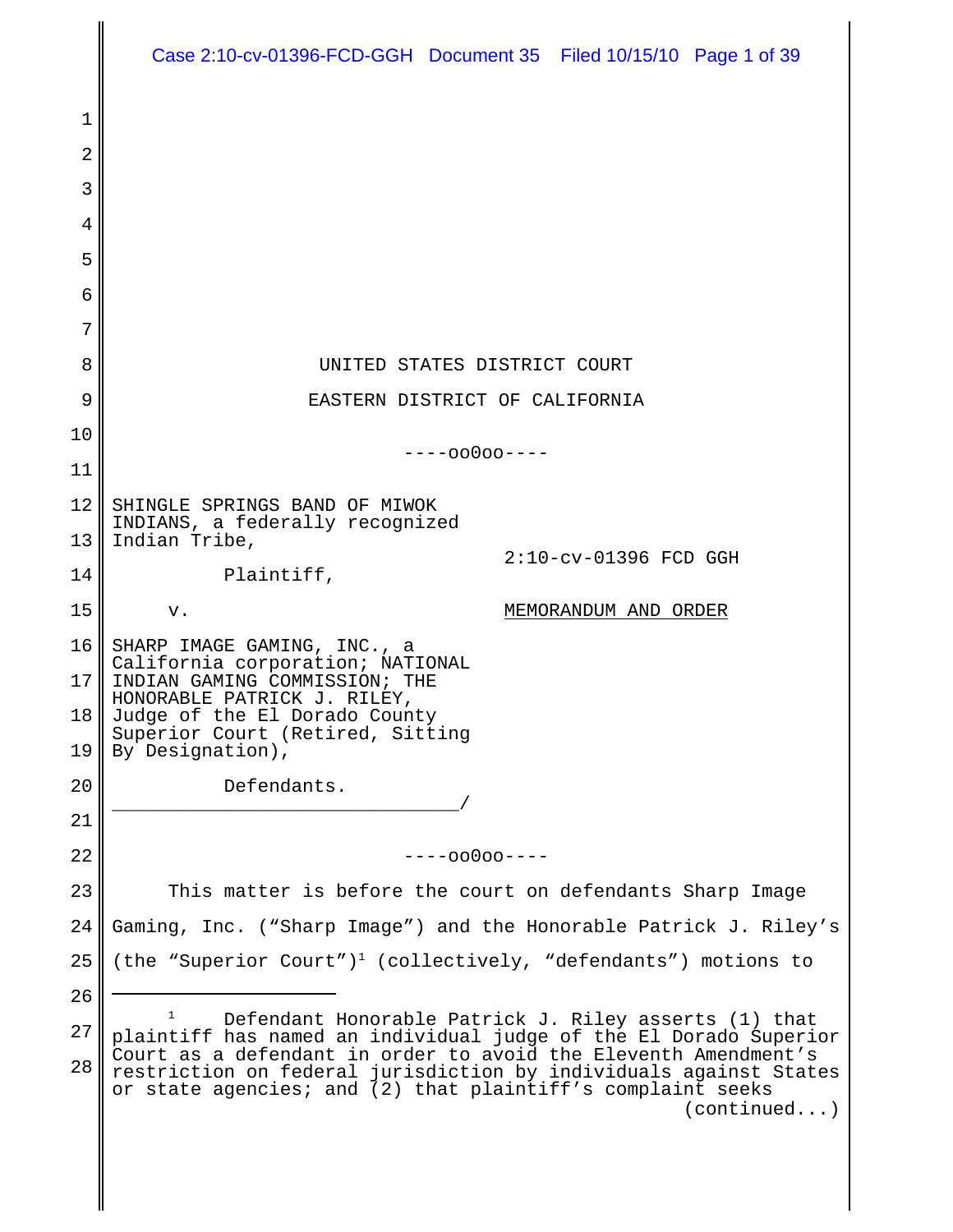## Case 2:10-cv-01396-FCD-GGH Document 35 Filed 10/15/10 Page 2 of 39

1 2 3 4 5 6 7 8 9 10 dismiss plaintiff Shingle Springs Band of Miwok Indians' (the "Tribe" or "plaintiff") complaint on the basis that it is barred by the Anti-Injunction Act, or alternatively, that the court should abstain from exercising jurisdiction over the claims under the principles set forth by Younger v. Harris and its progeny. Plaintiff opposes the motion and moves for partial summary judgment on its claims for declaratory and injunctive relief. On October 8, 2010, the court heard oral argument. For the reasons set forth below, defendants' motions to dismiss are GRANTED, and plaintiff's motion for partial summary judgment is DENIED.

#### **BACKGROUND2**

12 13 14 15 16 17 This case arises out of claims made by defendant Sharp Image with respect to contracts the Tribe and Sharp Image entered into in the mid-1990s. Specifically, Sharp Image alleges that (1) on or about May 24, 1996, the Tribe and Sharp Image entered into a contract known as the Gaming Machine Agreement (the "GMA");<sup>3</sup> (2) on or about November 15, 1997, the parties entered into an

18 19

11

 $^1($ ...continued)

<sup>20</sup> 21 22 relief against the entire Superior Court. As such, defendant Honorable Patrick J. Riley refers to himself as "the Superior Court," but expressly notes that this is not a waiver of sovereign immunity. (Def. Honorable Patrick J. Riley's Mot. to Dismiss, filed July 19, 2010, at 1 n.1.)

<sup>23</sup> 24 25 26  $2^2$  The factual background is taken from plaintiff's allegations in the Complaint as well as the parties' requests for judicial notice. While the parties file numerous objections to evidence, the court concludes that the disputed evidence is irrelevant to the court's determination or otherwise without merit.

<sup>27</sup> 28 <sup>3</sup> On November 5, 1996, the National Indian Gaming Commission (the "NGIC") issued an opinion finding that the GMA contemplated illegal Class III gaming, and as a result, the GMA was "null and void." (Compl. ¶ 23.)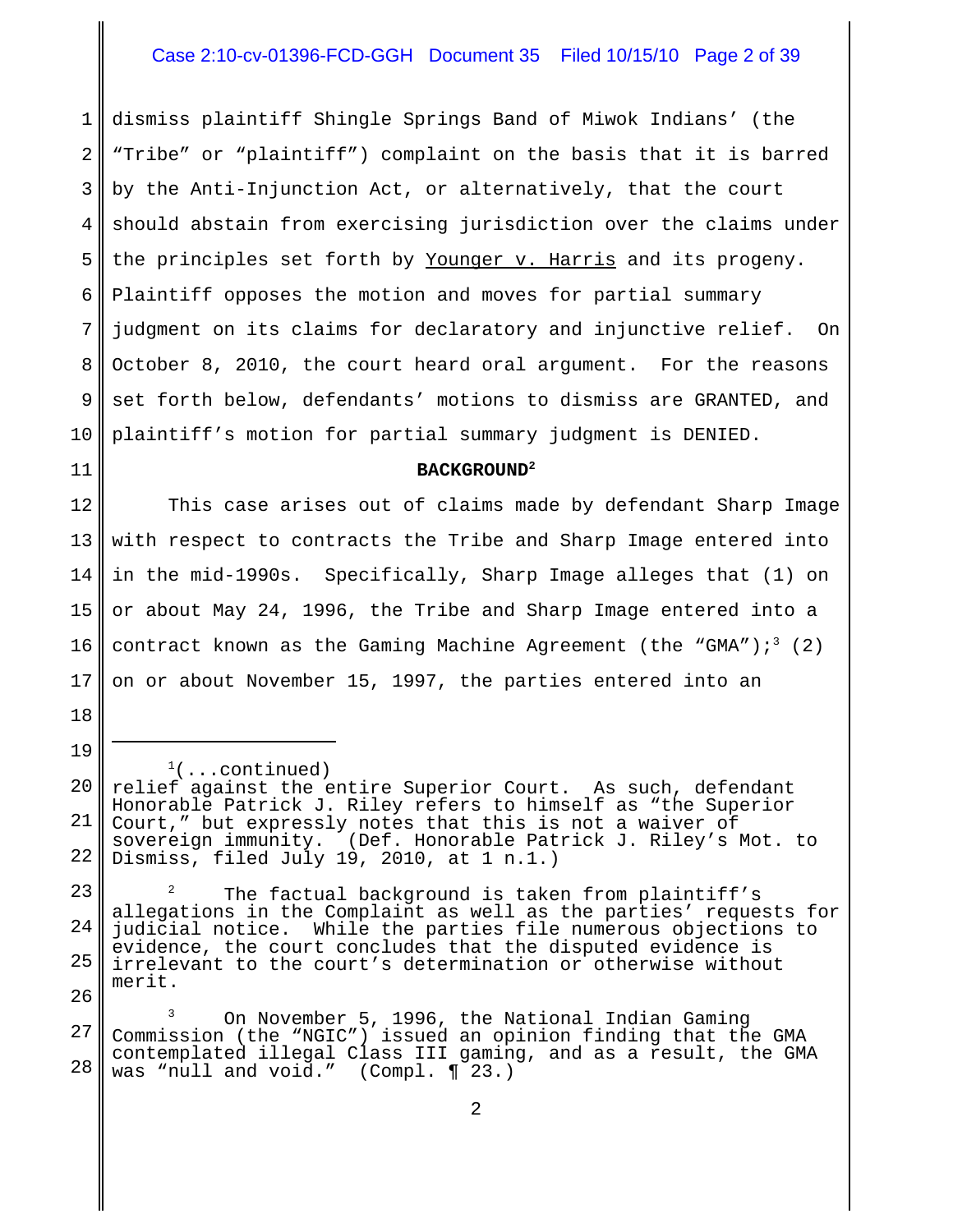#### Case 2:10-cv-01396-FCD-GGH Document 35 Filed 10/15/10 Page 3 of 39

1 2 3 4 5 6 7 8 9 10 11 12 agreement known as the Equipment Lease Agreement (the "ELA");<sup>4</sup> and (3) on or about November 15, 1997, the parties entered into a third agreement known as the Promissory Note (collectively, the "Agreements"). (First Am. Compl. filed in Superior Court of California, County of El Dorado ("State Compl."), Ex. C to Compl., filed June 7, 2010, ¶¶ 5, 7.) Sharp Image contends that the Tribe breached the Agreements by, *inter alia*, entering into an agreement with a third-party for purposes of leasing or purchasing gaming equipment for the Tribe's casino in contravention of exclusivity provisions in the Agreements. (Id. ¶ 11.) The Tribe contends that the Agreements are void and unenforceable.

13 **A. State Court Proceedings**

27

14 15 16 17 18 19 20 On March 12, 2007, Sharp Image filed suit against the Tribe in the Superior Court of California, County of El Dorado, alleging claims for breach of contract based upon the 1996 and 1997 agreements. (Compl. ¶ 29.) On May 22, 2007, Sharp Image filed its First Amended Complaint (the "State Complaint"), asserting that the Agreements are all "valid and binding contracts," which it had the right to enforce.  $(\underline{Id.} \P 30.)$ 

21 22 23 24 25 26 Subsequent to the filing of the lawsuit, on April 13, 2007, the Tribe sought review by the National Indian Gaming Commission (the "NGIC") regarding whether the GMA and ELA were unapproved "management contracts" that required but did not receive NIGC approval in violation of the Indian Gaming Regulatory Act (the "IGRA"). (Id. 1 31; Ex. G to Pl.'s Request for Judicial Notice

28 Sharp Image alleges that the ELA superseded the GMA in its entirety. (Compl. ¶ 25.)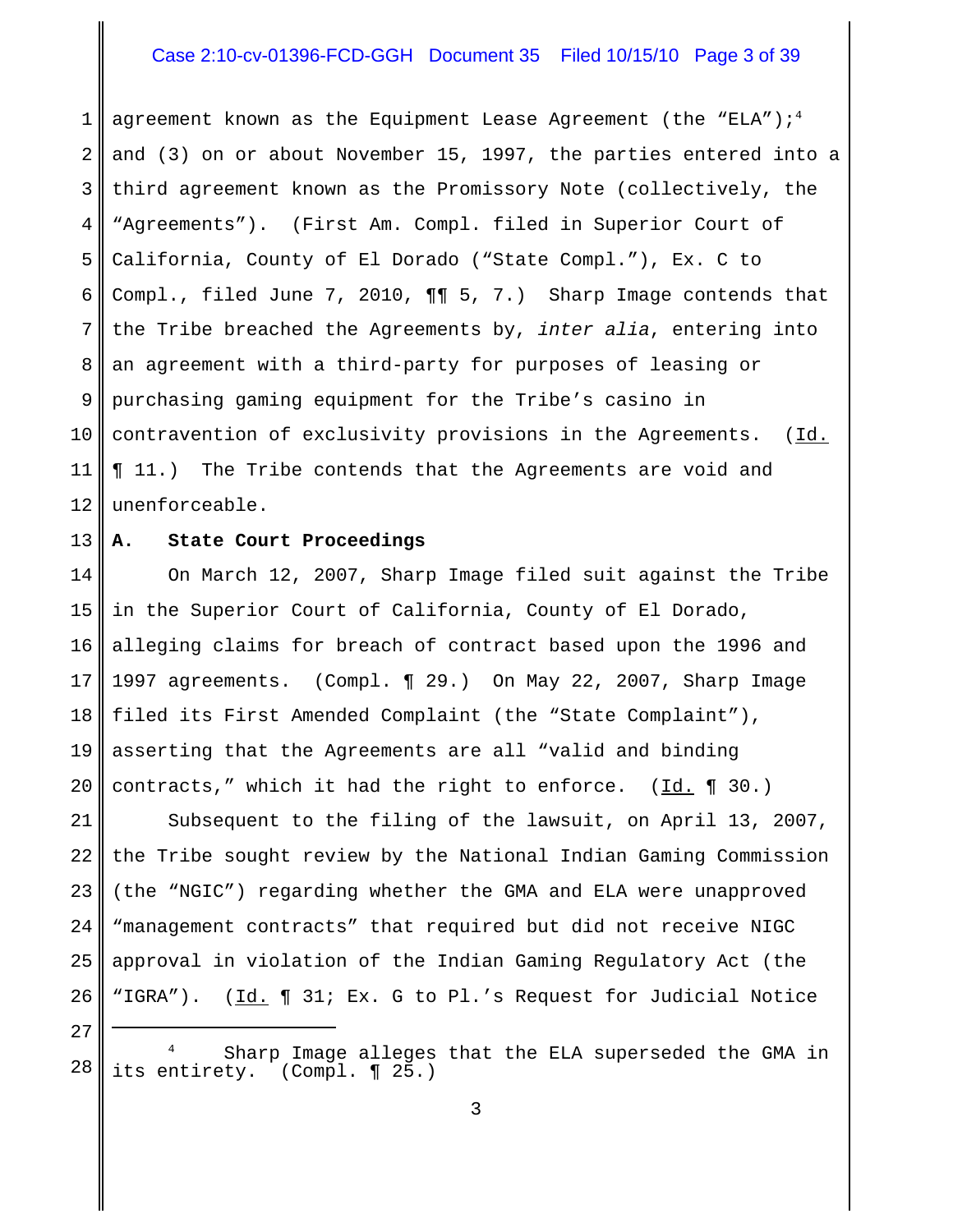### Case 2:10-cv-01396-FCD-GGH Document 35 Filed 10/15/10 Page 4 of 39

1 2 3 4 ("PRFJN"), filed Sept. 10, 2010.) On June 14, 2007, $5$  the NIGC issued an Advisory Opinion letter from the NIGC's General Counsel, providing that the GMA and ELA were management contracts that violated the IGRA. (Ex. I to PRFJN.)

5 6 7 8 9 10 11 12 13 14 15 16 On July 9, 2007, the Tribe moved to quash/dismiss the State Complaint on the grounds of complete preemption and sovereign immunity. (Compl. ¶ 32.) On September 12, 2007, Sharp Image made an evidentiary objection to the June 14 Advisory Opinion, contending that "the advisory opinion of the NIGC's General Counsel . . . has no legal effect because it is not a final decision of the agency."  $(\underline{Id.} \P 33)$  (emphasis deleted). On December 12, 2007, the Superior Court issued a ruling, concluding that the June 14 Advisory Opinion had "no legal effect," did not constitute "official agency action," and was, therefore, not entitled to "judicial review . . . until the agency took a final determinative action." (Id. ¶ 34; Ex. J to PRFJN.)

17 18 19 20 21 22 23 24 25 Consequently, on January 24, 2008, the Tribe requested the NIGC to undertake a formal review of the GMA and ELA and make a final agency determination. (Id.  $\P$  35; Ex. K to PRFJN.) On July 18, 2008, the NIGC advised the parties that it would undertake a formal review of the contracts to determine whether the GMA and ELA were "management contracts" that violated the IGRA. The NIGC also advised that it would "give Sharp an opportunity to share its views on the subject" prior to making any decision. (Compl. ¶ 35; Ex. M to PRFJN.) By letter dated August 1, 2008, Sharp

<sup>27</sup> 28 <sup>5</sup> Plaintiff's Complaint asserts that the letter was<br>issued on June 5, 2007. However, this conflicts with the However, this conflicts with the exhibits attached to the parties' submissions.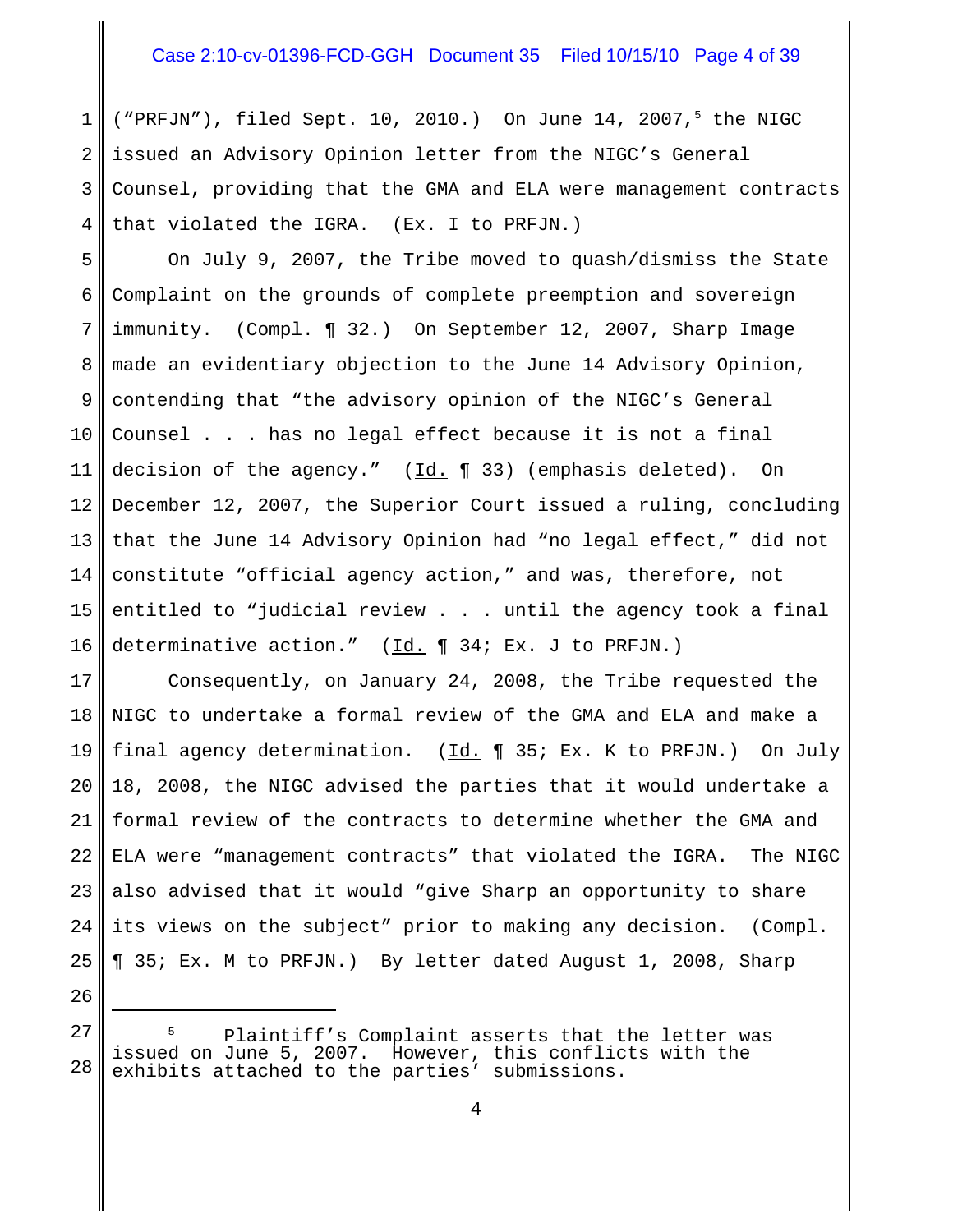## Case 2:10-cv-01396-FCD-GGH Document 35 Filed 10/15/10 Page 5 of 39

1 2 3 4 5 6 7 8 9 10 Image urged the NIGC to conclude that the GMA and ELA were not management contracts. (Compl. ¶ 37.) On April 23, 2009, the Chairman of the NIGC issued his "formal determination under 25 U.S.C. § 2711," finding that "each agreement individually is a management contract," but concluding that they were "void" for failure to comply with IGRA statutory requirements.  $(Id. \P 38i)$ Ex. A to RFJN.) The Chairman noted that the determination was "subject to appeal to the full Commission under 25 C.F.R. § 539" and thereafter to "a federal district court under 25 U.S.C. §  $2714.$ " ( $\underline{Id.}$ )

11 12 13 14 15 16 17 18 19 On May 21, 2009, Sharp Image appealed to the full Commission. (Compl. ¶ 40; Ex. P to PRFJN.) By letter dated June 5, 2009, the NIGC asserted that because it did not have the necessary Commissioners available to provide a full Commission review, the NIGC was "functionally unable to review" the appeal, and that the Chairman's final determination would become final action by the NIGC on June 20, 2009. (Compl. ¶ 41; Ex. S to PRFJN.) Sharp Image did not file any subsequent appeals to either the NIGC or in federal court. (Compl. ¶ 41.)

20 21 22 23 24 25 26 27 28 On September 11, 2009, the Superior Court heard oral argument on the Tribe's Motion to Quash/Dismiss on the basis of complete preemption and sovereign immunity.  $(Id. \P 42.)$  On November 30, 2009, the Superior Court issued its Order, concluding that the Agreements had been "terminated and/or cancelled" prior to the filing of the State Complaint on March 12, 2007 and well before the NIGC undertook review of the GMA and ELA between 2007 and 2008; thus, the Superior Court held that the Tribe's Motion to Quash/Dismiss on the basis of NIGC action must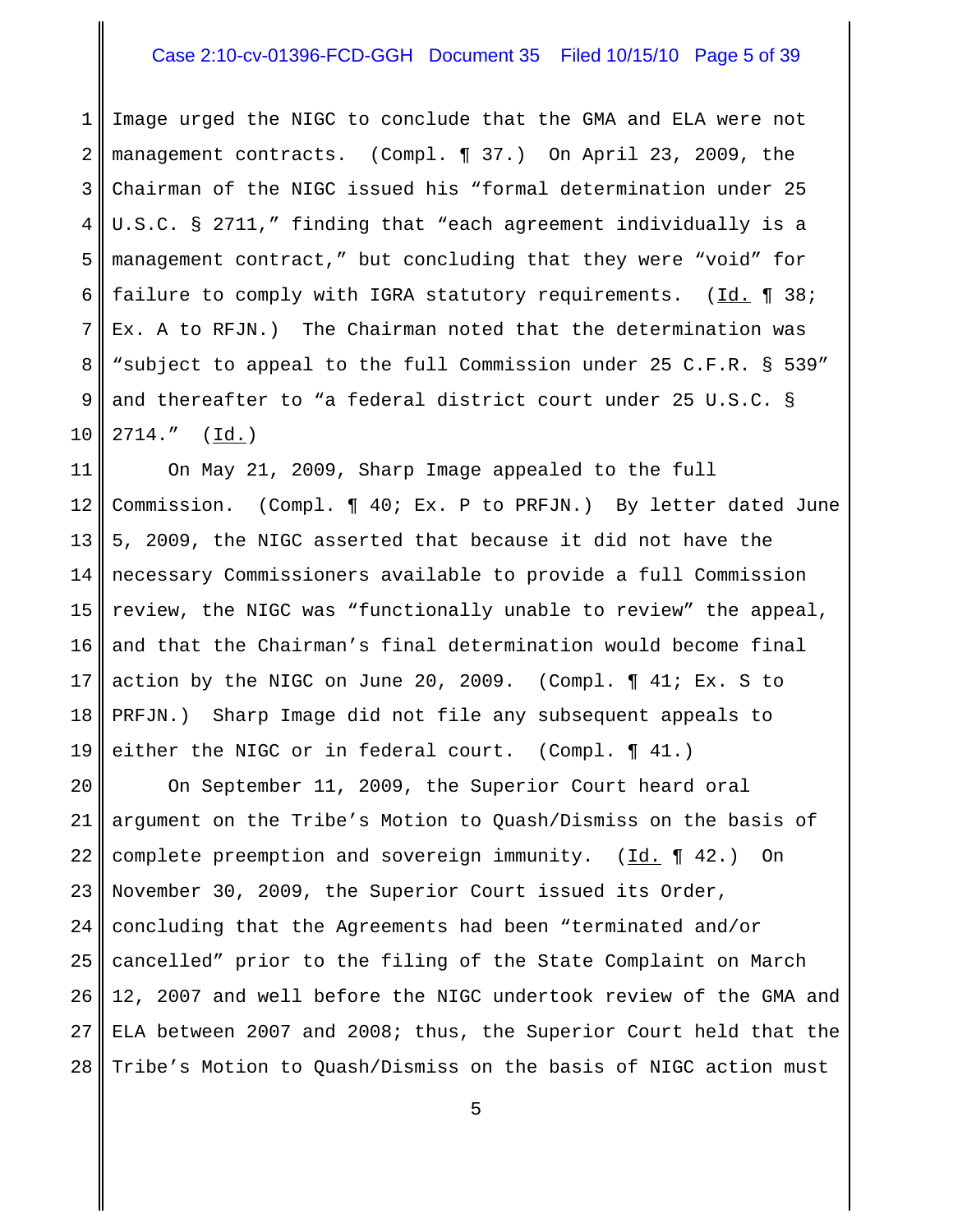## Case 2:10-cv-01396-FCD-GGH Document 35 Filed 10/15/10 Page 6 of 39

1 2 3 4 5 6 7 8 9 10 11 12 13 be denied because the NIGC was without jurisdiction "to review, regulate, approve or disapprove" the GMA and ELA. (Ex. E to Compl., at 11-12.) Further, the Superior Court concluded that the decision of the Chairman of the NIGC was not "final action" and "must be disregarded" because (1) the decision violated the due process rights of Sharp due to unreasonable ex parte contacts between the Tribe's Chairman and the Chairman of the NIGC; and (2) the NIGC did not comply with fee requirements and time limits set forth in applicable statutes and regulations.<sup>6</sup> (Id. at 13-14.) As such, the Superior Court held that preemption did not apply.  $(\underline{Id.}]$  at  $14.$ ) The Tribe asserts that in reaching these conclusions, the Superior Court acted outside the scope of its authority. (Compl. ¶ 42.)

14 15 16 17 On December 15, 2009, the Tribe petitioned the California Court of Appeal, Third Appellate District, to overturn the Superior Court's decision. (Ex. A to Def. Superior Court's Request for Judicial Notice ("DRFJN"), filed July 19, 2010.) On January 21, 2010, the Court of Appeal denied the petition.  $(Id.)$ On January 29, 2010, the Tribe petitioned the California Supreme Court to reverse the decision of the Court of Appeal declining to reverse the Superior Court's decision. (Id.; Ex. B

25

26

27

<sup>6</sup> The Superior Court's order provides:

The NIGC did not require compliance with 25 C.F.R. 533.3 or 25 U.S.C.A. 2722 regarding items which must accompany a request for approval of a management contract, nor was the fee under subsection (i) required. In addition, the NIGC did not comply with the time limits for decision set forth in subsection (d) of the above referenced code section.

28 (Id. at 14.)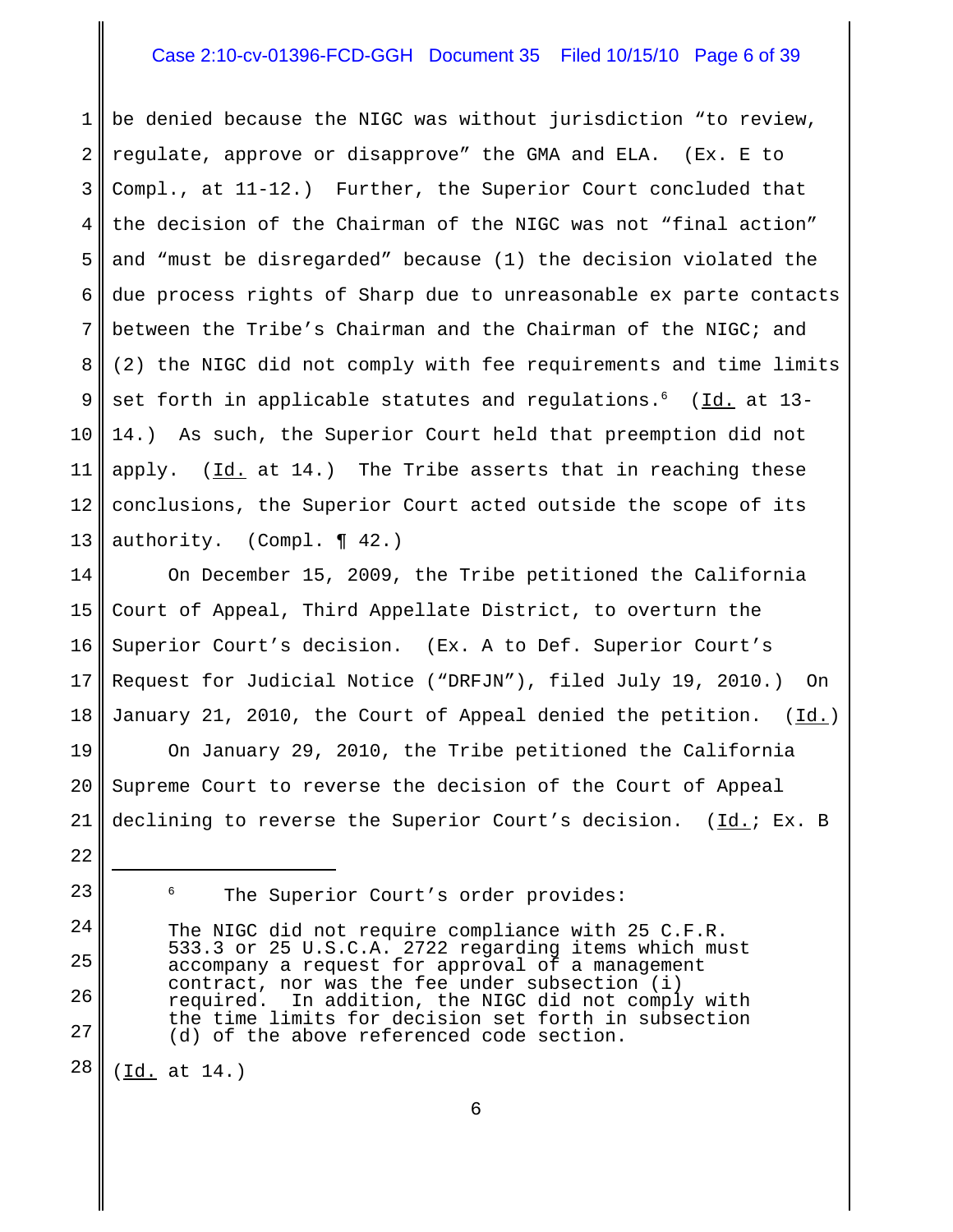#### Case 2:10-cv-01396-FCD-GGH Document 35 Filed 10/15/10 Page 7 of 39

1 2 3 4 5 to DRFJN.) On March 8, 2010, the California Supreme Court issued an order staying all proceedings in the Superior Court pending final determination of the petition. (Ex. B to DRFJN.) On March 30, 2010, the California Supreme Court dissolved the stay and denied the petition. (Id.)

6 7 8 9 10 Thereafter, the Superior Court set the case for trial on November 1, 2010. At the Tribe's request, however, the trial was continued until February 7, 2011. (Decl. of Steven S. Kimball in Supp. of Def. Sharp Image's Opp'n ("Kimball Decl."), filed Sept. 24, 2010, ¶ 8.)

11 **B. Federal Action**

12 13 14 15 16 17 18 19 20 21 22 23 On June 7, 2010, after the California Supreme Court denied its petition, the Tribe filed a Complaint for Declaratory and Injunctive Relief in this court. Specifically, the Tribe seeks (1) a declaration that the NIGC's April 23, 2009 decision is binding final agency action that must be appealed to a federal district court; (2) a declaration that the Superior Court may not entertain an appeal of the NIGC's April 23, 2009 decision; (3) an injunction to prevent the Superior Court from hearing an appeal of the NIGC's April 23, 2009 action; and (4) a declaration that the NIGC correctly decided that the Agreements are unapproved management contracts, and thus, void. The Tribe prays for relief in the form of:

24 25

26

27

- a. a preliminary and permanent injunction directing and compelling Sharp immediately to cease and desist from challenging in the Superior Court the NIGC's final agency action declaring the Agreements unapproved management contracts;
- b. a preliminary and permanent injunction directing and compelling the Superior Court to immediately cease and desist reaching the merits of Sharp's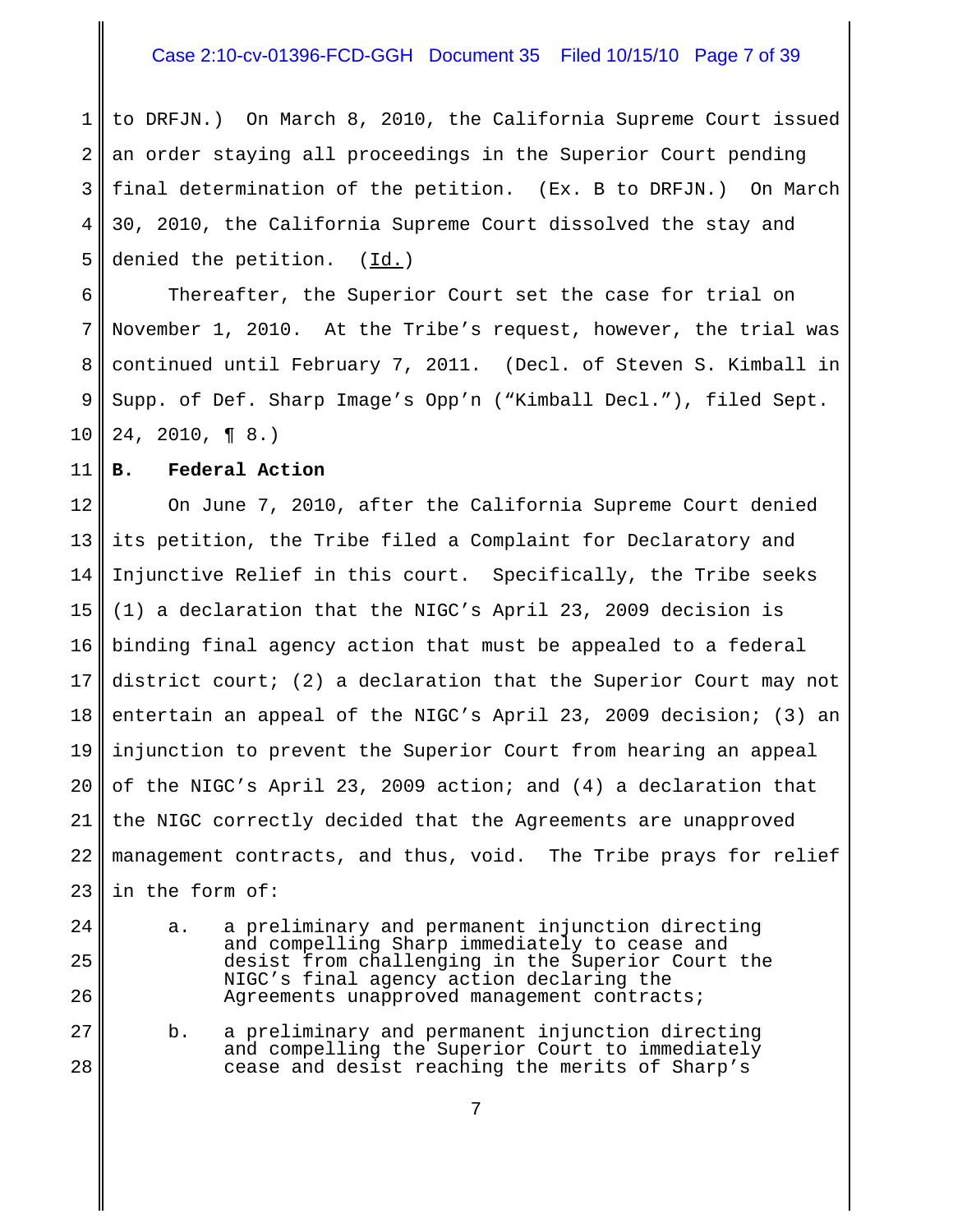|                |                | Case 2:10-cv-01396-FCD-GGH  Document 35  Filed 10/15/10  Page 8 of 39                                                                                   |
|----------------|----------------|---------------------------------------------------------------------------------------------------------------------------------------------------------|
| 1              |                | substantive and procedural challenge to the NGIC's<br>final agency action in the State Court Action;                                                    |
| $\overline{2}$ | $\mathsf{C}$ . | a preliminary and permanent injunction directing                                                                                                        |
| 3              |                | and compelling the Superior Court to vacate and<br>reverse any prior order to the extent that it is                                                     |
| 4              |                | consistent with federal law holding that final<br>agency action by the NGIC is entitled to binding                                                      |
| 5<br>6         |                | and preclusive effect unless and until it is<br>successfully challenged in a United States<br>District Court;                                           |
| 7              | d.             | a declaration that, notwithstanding any other                                                                                                           |
| 8              |                | relief that this Court may order, the Superior<br>Court may not continue to maintain jurisdiction                                                       |
| 9              |                | over Sharp's state court action in a manner that<br>defies federal law mandating that the NGIC's April                                                  |
| 10             |                | 23, 2009 decision that the Agreements are<br>unapproved management contracts that violate IGRA                                                          |
| 11             |                | is final agency action entitled to binding and<br>preclusive legal effect unless and until Sharp                                                        |
| 12             |                | successfully appeals the decision to a United<br>States District Court;                                                                                 |
| 13             | e.             | a declaration that the Superior Court lacks<br>jurisdiction to reach the merits of, and is                                                              |
| 14             |                | precluded by federal law from reaching the merits<br>of, a substantive and procedural challenge to a                                                    |
| 15             |                | final agency decision of the NIGC, which found the<br>Agreements to be unapproved management contracts                                                  |
| 16             |                | that violate IGRA, because only a United States<br>District Court possesses jurisdiction to hear a                                                      |
| 17             |                | challenge to the procedural or substantive merits<br>of the NIGC's final agency decision;                                                               |
| 18             | f.             | in the alternative to the foregoing relief, a                                                                                                           |
| 19<br>20       |                | declaration that the NIGC properly determined that<br>the Agreements constituted unapproved management<br>contracts that violate IGRA and that are thus |
| 21             |                | void, and that no grounds exist to set aside the<br>NIGC's decision under the APA; and                                                                  |
| 22             | g.             | such other relief as the Court deems just and                                                                                                           |
| 23             |                | proper.                                                                                                                                                 |
| 24             |                | (Compl., Prayer for Relief.)                                                                                                                            |
| 25             |                | <b>STANDARD</b>                                                                                                                                         |
| 26             | Α.             | Motion to Dismiss                                                                                                                                       |
| 27             |                | Under Federal Rule of Civil Procedure 8(a), a pleading must                                                                                             |
| 28             |                | contain "a short and plain statement of the claim showing that                                                                                          |
|                |                | 8                                                                                                                                                       |
|                |                |                                                                                                                                                         |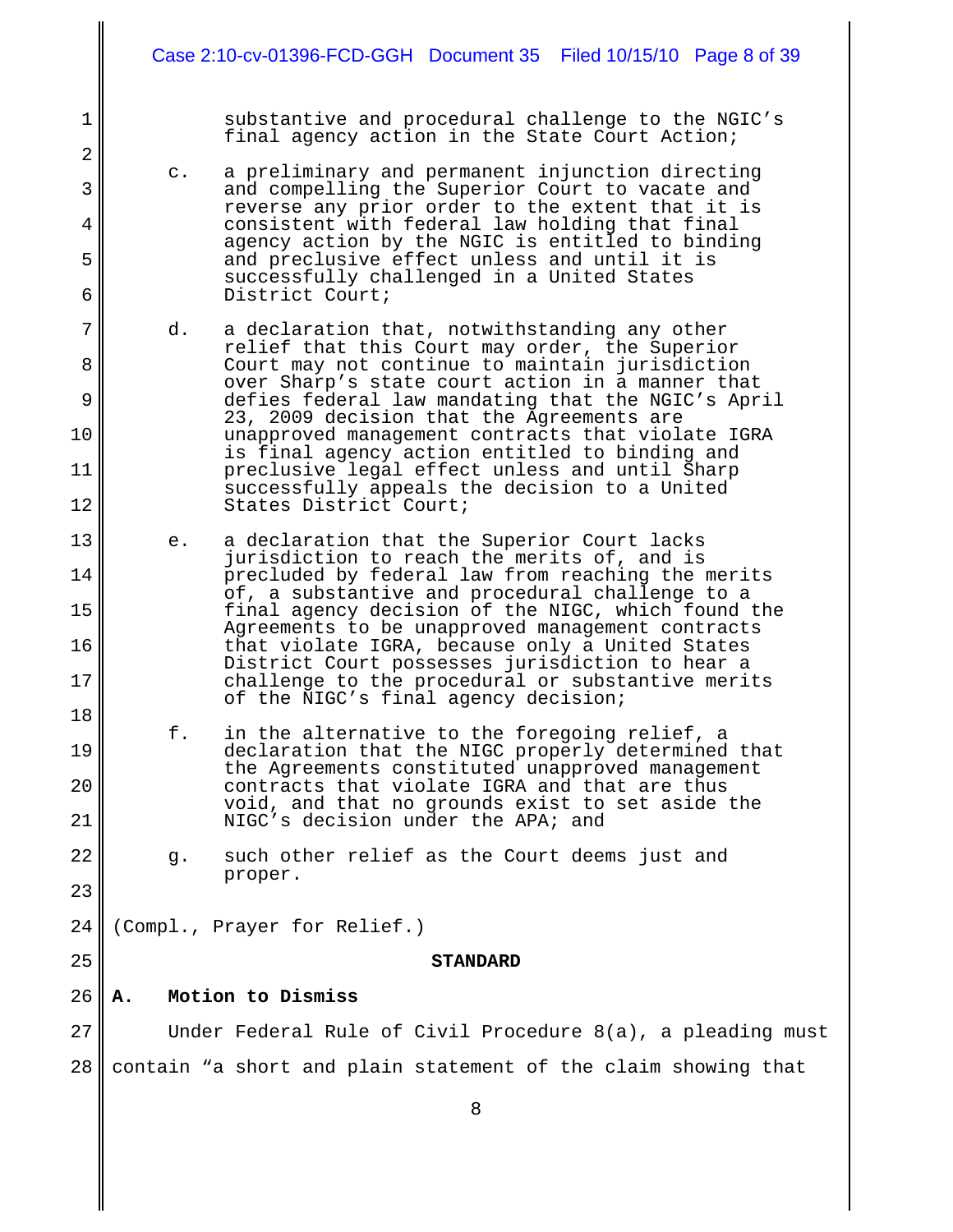### Case 2:10-cv-01396-FCD-GGH Document 35 Filed 10/15/10 Page 9 of 39

1 2 3 4 5 6 7 8 9 the pleader is entitled to relief." See Ashcroft v. Iqbal, 129 S. Ct. 1937, 1949 (2009). Under notice pleading in federal court, the complaint must "give the defendant fair notice of what the claim is and the grounds upon which it rests." Bell Atlantic v. Twombly, 550 U.S. 544, 555 (2007) (internal quotations omitted). "This simplified notice pleading standard relies on liberal discovery rules and summary judgment motions to define disputed facts and issues and to dispose of unmeritorious claims." Swierkiewicz v. Sorema N.A., 534 U.S. 506, 512 (2002).

10 11 12 13 14 15 16 17 18 19 20 21 On a motion to dismiss, the factual allegations of the complaint must be accepted as true. Cruz v. Beto, 405 U.S. 319, 322 (1972). The court is bound to give plaintiff the benefit of every reasonable inference to be drawn from the "well-pleaded" allegations of the complaint. Retail Clerks Int'l Ass'n v. Schermerhorn, 373 U.S. 746, 753 n.6 (1963). A plaintiff need not allege "'specific facts' beyond those necessary to state his claim and the grounds showing entitlement to relief." Twombly, 550 U.S. at 570. "A claim has facial plausibility when the plaintiff pleads factual content that allows the court to draw the reasonable inference that the defendant is liable for the misconduct alleged." Iqbal, 129 S. Ct. at 1949.

22 23 24 25 26 27 28 Nevertheless, the court "need not assume the truth of legal conclusions cast in the form of factual allegations." United States ex rel. Chunie v. Ringrose, 788 F.2d 638, 643 n.2 (9th Cir. 1986). While Rule 8(a) does not require detailed factual allegations, "it demands more than an unadorned, the defendantunlawfully-harmed-me accusation." Iqbal, 129 S. Ct. at 1949. A pleading is insufficient if it offers mere "labels and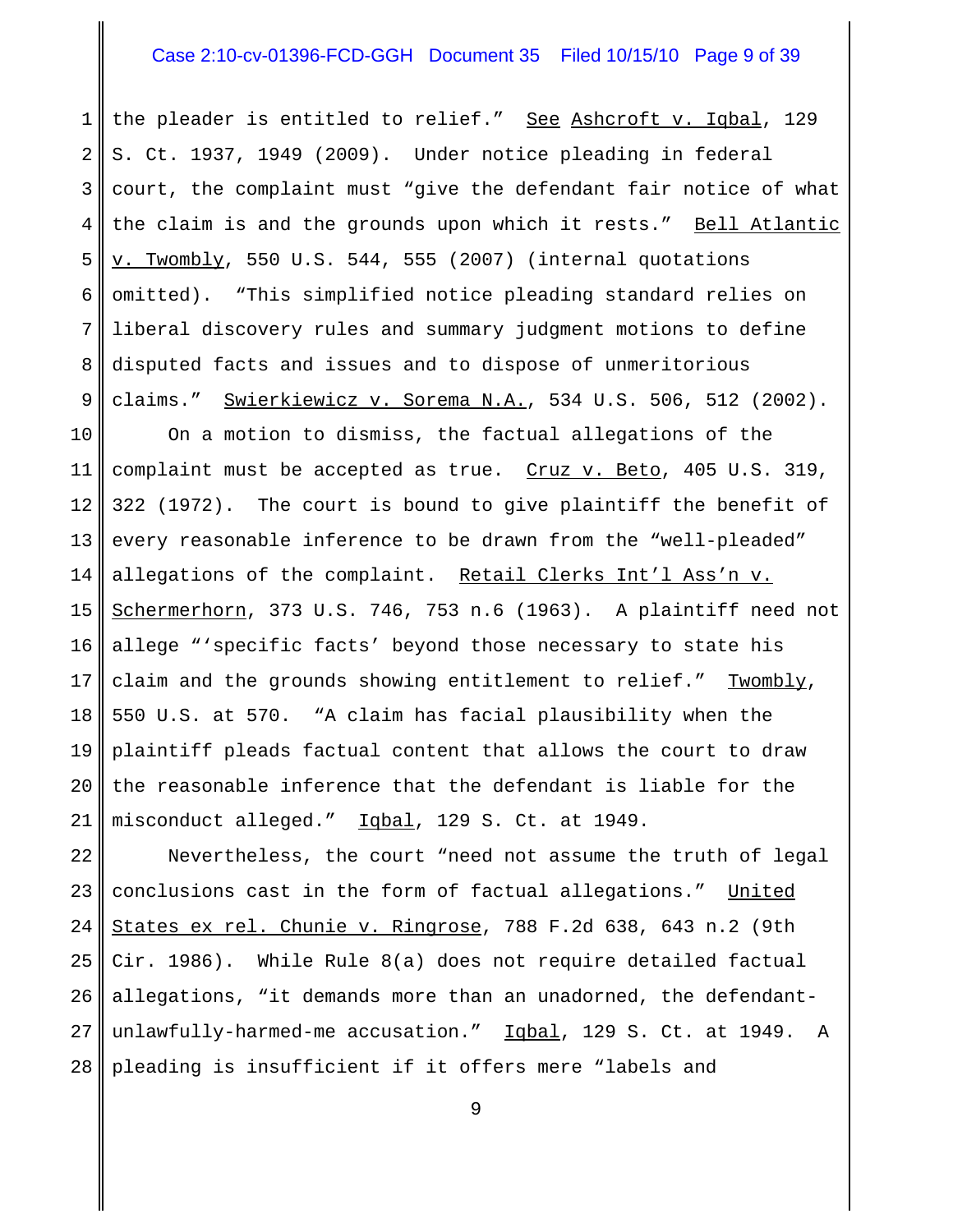## Case 2:10-cv-01396-FCD-GGH Document 35 Filed 10/15/10 Page 10 of 39

1 2 3 4 5 6 7 8 9 conclusions" or "a formulaic recitation of the elements of a cause of action." Twombly, 550 U.S. at 555; Iqbal, 129 S. Ct. at 1950 ("Threadbare recitals of the elements of a cause of action, supported by mere conclusory statements, do not suffice."). Moreover, it is inappropriate to assume that the plaintiff "can prove facts which it has not alleged or that the defendants have violated the . . . laws in ways that have not been alleged." Associated Gen. Contractors of Cal., Inc. v. Cal. State Council of Carpenters, 459 U.S. 519, 526 (1983).

10 11 12 13 14 15 16 17 18 19 20 21 22 Ultimately, the court may not dismiss a complaint in which the plaintiff has alleged "enough facts to state a claim to relief that is plausible on its face." Iqbal, 129 S. Ct. at 1949 (citing Bell Atlantic Corp. v. Twombly, 550 U.S. 554, 570 (2007)). Only where a plaintiff has failed to "nudge [his or her] claims across the line from conceivable to plausible," is the complaint properly dismissed. Id. at 1952. While the plausibility requirement is not akin to a probability requirement, it demands more than "a sheer possibility that a defendant has acted unlawfully." Id. at 1949. This plausibility inquiry is "a context-specific task that requires the reviewing court to draw on its judicial experience and common sense." Id. at 1950.

23 24 25 26 27 28 In ruling upon a motion to dismiss, the court may consider only the complaint, any exhibits thereto, and matters which may be judicially noticed pursuant to Federal Rule of Evidence 201. See Mir v. Little Co. Of Mary Hospital, 844 F.2d 646, 649 (9th Cir. 1988); Isuzu Motors Ltd. v. Consumers Union of United States, Inc., 12 F. Supp. 2d 1035, 1042 (C.D. Cal. 1998).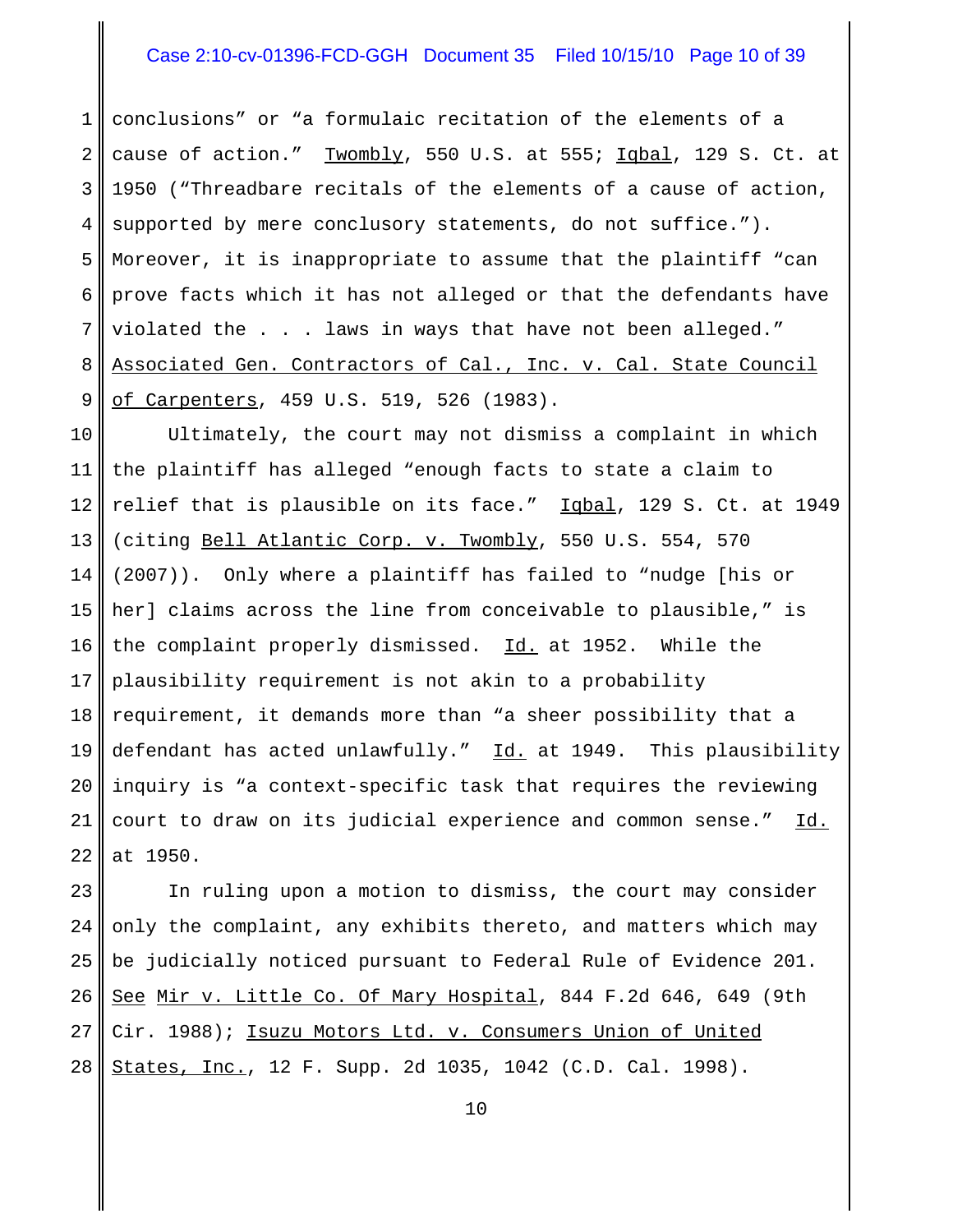#### 1 **B. Motion for Summary Judgment**

2 3 4 5 6 7 8 9 10 The Federal Rules of Civil Procedure provide for summary judgment where "the pleadings, the discovery and disclosure materials on file, and any affidavits show that there is no genuine issue as to any material fact and that the movant is entitled to judgment as a matter of law." Fed. R. Civ. P.  $56(c)$ ; see California v. Campbell, 138 F.3d 772, 780 (9th Cir. 1998). The evidence must be viewed in the light most favorable to the nonmoving party. See Lopez v. Smith, 203 F.3d 1122, 1131 (9th Cir. 2000) (en banc).

11 12 13 14 15 16 17 18 19 20 21 The moving party bears the initial burden of demonstrating the absence of a genuine issue of fact. See Celotex Corp. v. Catrett, 477 U.S. 317, 325 (1986). If the moving party fails to meet this burden, "the nonmoving party has no obligation to produce anything, even if the nonmoving party would have the ultimate burden of persuasion at trial." Nissan Fire & Marine Ins. Co. v. Fritz Cos., 210 F.3d 1099, 1102-03 (9th Cir. 2000). However, if the nonmoving party has the burden of proof at trial, the moving party only needs to show "that there is an absence of evidence to support the nonmoving party's case." Celotex Corp., 477 U.S. at 325.

22 23 24 25 26 27 28 Once the moving party has met its burden of proof, the nonmoving party must produce evidence on which a reasonable trier of fact could find in its favor viewing the record as a whole in light of the evidentiary burden the law places on that party. See Triton Energy Corp. v. Square D Co., 68 F.3d 1216, 1221 (9th Cir. 1995). The nonmoving party cannot simply rest on its allegations without any significant probative evidence tending to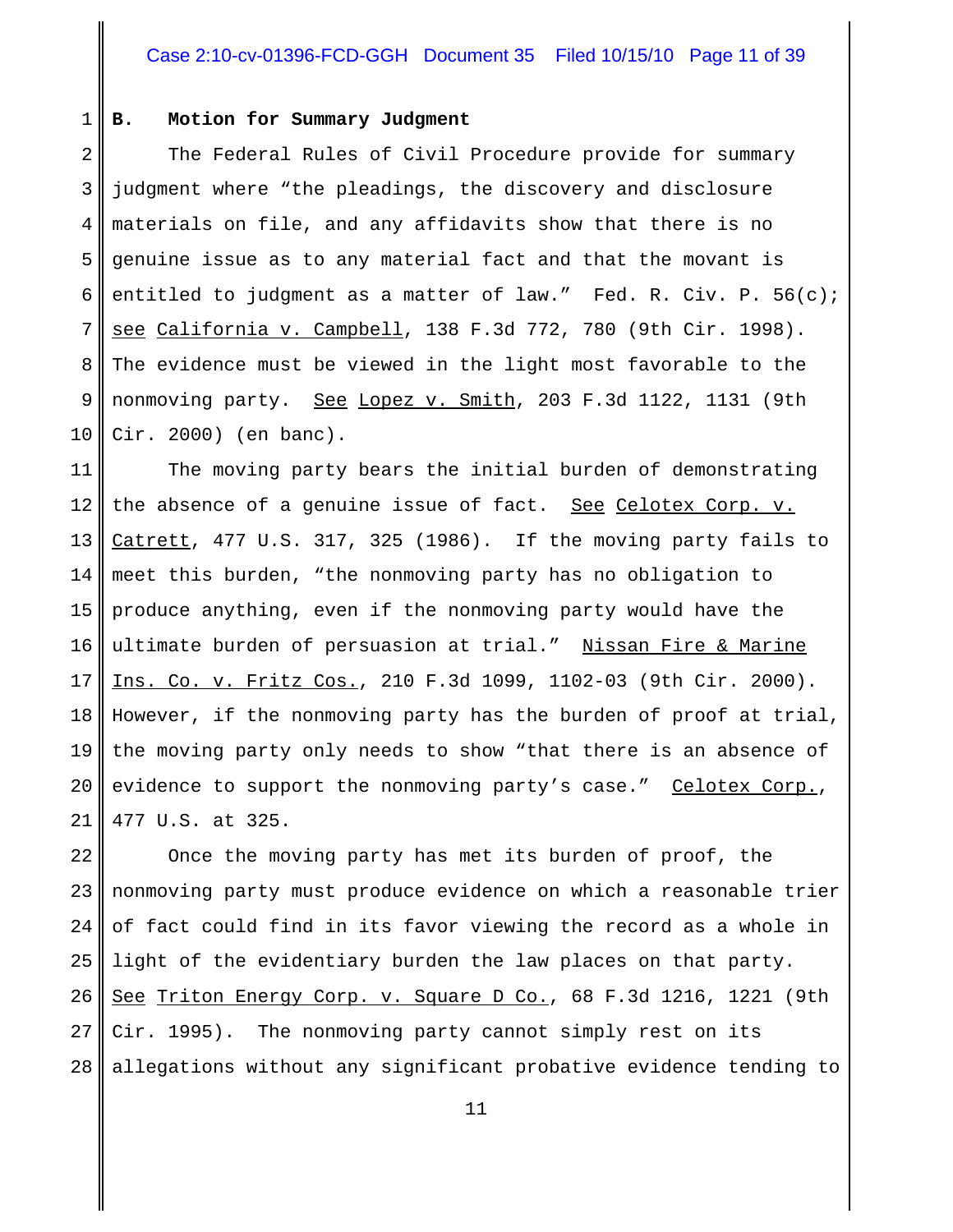#### Case 2:10-cv-01396-FCD-GGH Document 35 Filed 10/15/10 Page 12 of 39

1 2 3 4 support the complaint. See Nissan Fire & Marine, 210 F.3d at 1107. Instead, through admissible evidence the nonmoving party "must . . . set out specific facts showing a genuine issue for trial." Fed. R. Civ. P. 56(e).

#### **ANALYSIS**

#### 6 **A. Anti-Injunction Act**

7 8 9 10 11 12 13 Defendants move to dismiss plaintiff's complaint and oppose plaintiff's motion for partial summary judgment on the basis that this action is barred by the Anti-Injunction Act. Plaintiff opposes the motion, arguing that the Anti-Injunction Act does not bar a federal court order from prohibiting a state court from violating exclusive jurisdiction over matters involving the regulation of gaming on tribal lands.

14

15

16

17

5

The Anti-Injunction Act provides:

A court of the United States may not grant an injunction to stay proceedings in a State court except as expressly authorized by Act of Congress, or where necessary in aid of its jurisdiction, or to protect or effectuate its judgments.

18 19 20 21 22 23 24 25 26 27 28 28 U.S.C. § 2283. Congress adopted this restriction on federal courts based on "the essentially federal nature of our national government." Atl. Coast Line R.R. Co. v. Bhd. of Locomotive Eng'rs, 398 U.S. 281, 285 (1970). "When this Nation was established by the Constitution, each State surrendered only a part of its sovereign power to the national government. . . . One of the reserved powers was the maintenance of state judicial systems for the decision of legal controversies." Id. As such, the Court acknowledged that from its formation, this country has had "two essentially separate legal systems," each of which "proceeds independently of the other with ultimate review" by the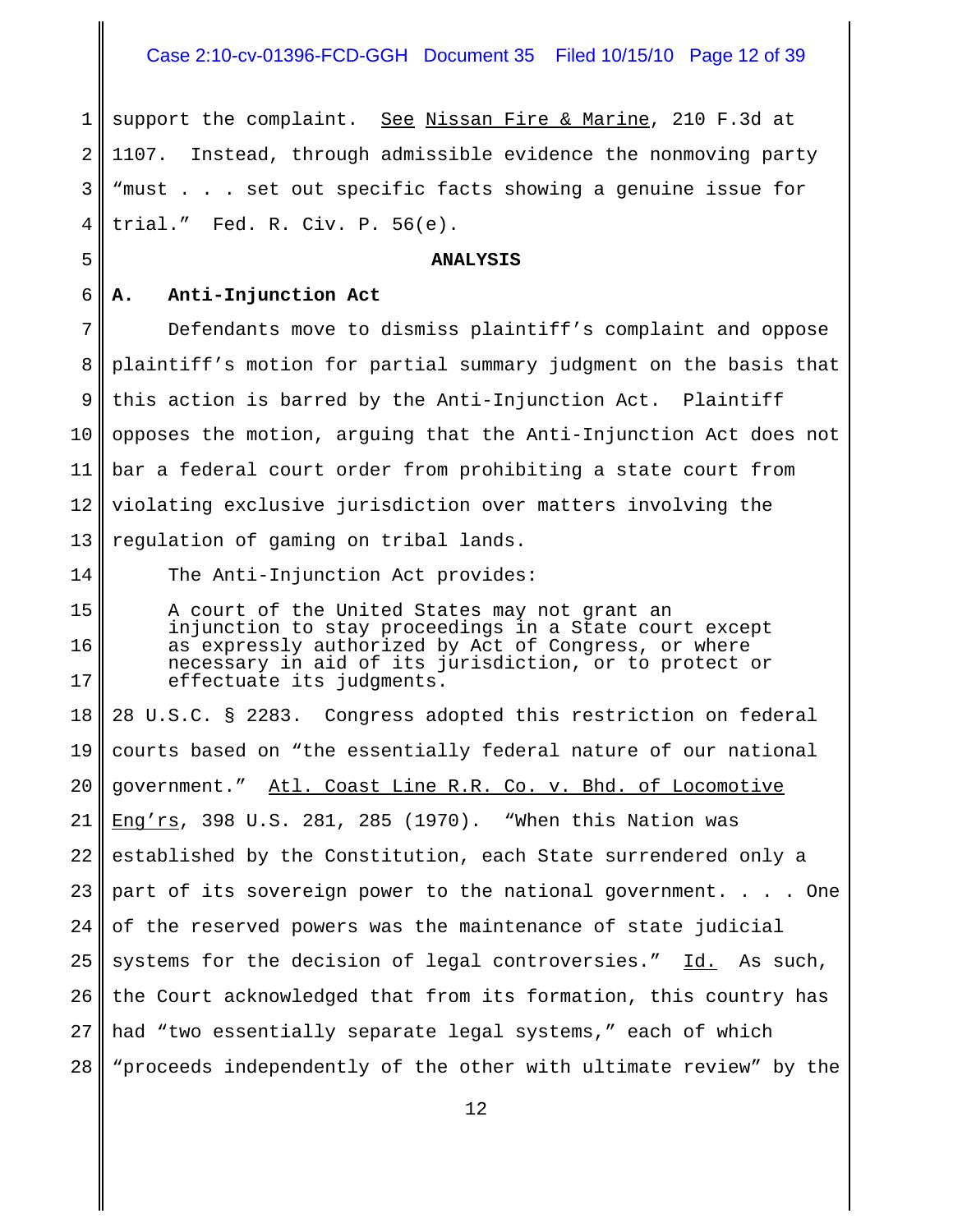### Case 2:10-cv-01396-FCD-GGH Document 35 Filed 10/15/10 Page 13 of 39

1 2 3 4 Supreme Court of federal questions raised in either system. Id. at 286. Further, the Court observed that "[o]bviously this dual system could not function if state and federal courts were free to fight each other for control of a particular case." Id.

5 6 7 8 9 10 11 12 13 14 15 16 17 18 19 In effectuating the fundamental and vital role of comity in the formation of this country's government, the Anti-Injunction Act "is an absolute prohibition against enjoining state court proceedings, unless the injunction falls within one of the three specifically defined exceptions." Id. When it first interpreted the statute in 1955, the Court noted that it "is not a statute conveying a broad general policy for appropriate ad hoc application. Legislative policy is here expressed by a clearcut prohibition qualified only by specifically defined exceptions." Amalgamated Clothing Workers v. Richman Bros., 348 U.S. 511, 515- 16 (1955). "Since that time Congress has not seen fit to amend the statute," and as such, the Court has adhered to the position that any injunction to a state court proceeding must be based on one of the specific enumerated statutory exceptions. Atl. Coast Line, 398 U.S. at 287.

20 21 22 23 24 The three statutory exceptions to the Anti-Injunction Act's bar on federal courts enjoining state court actions apply only when: (1) an injunction is "necessary in aid of [the federal court's] jurisdiction;" (2) Congress has expressly authorized such relief by statute; $^7$  or (3) an injunction is necessary "to

<sup>26</sup> 27 28 While the court notes that most analyses of the Anti-Injunction Act address the "expressly authorized" exception first, because plaintiff advanced the "necessary in aid of jurisdiction" exception as its first argument, the court (continued...)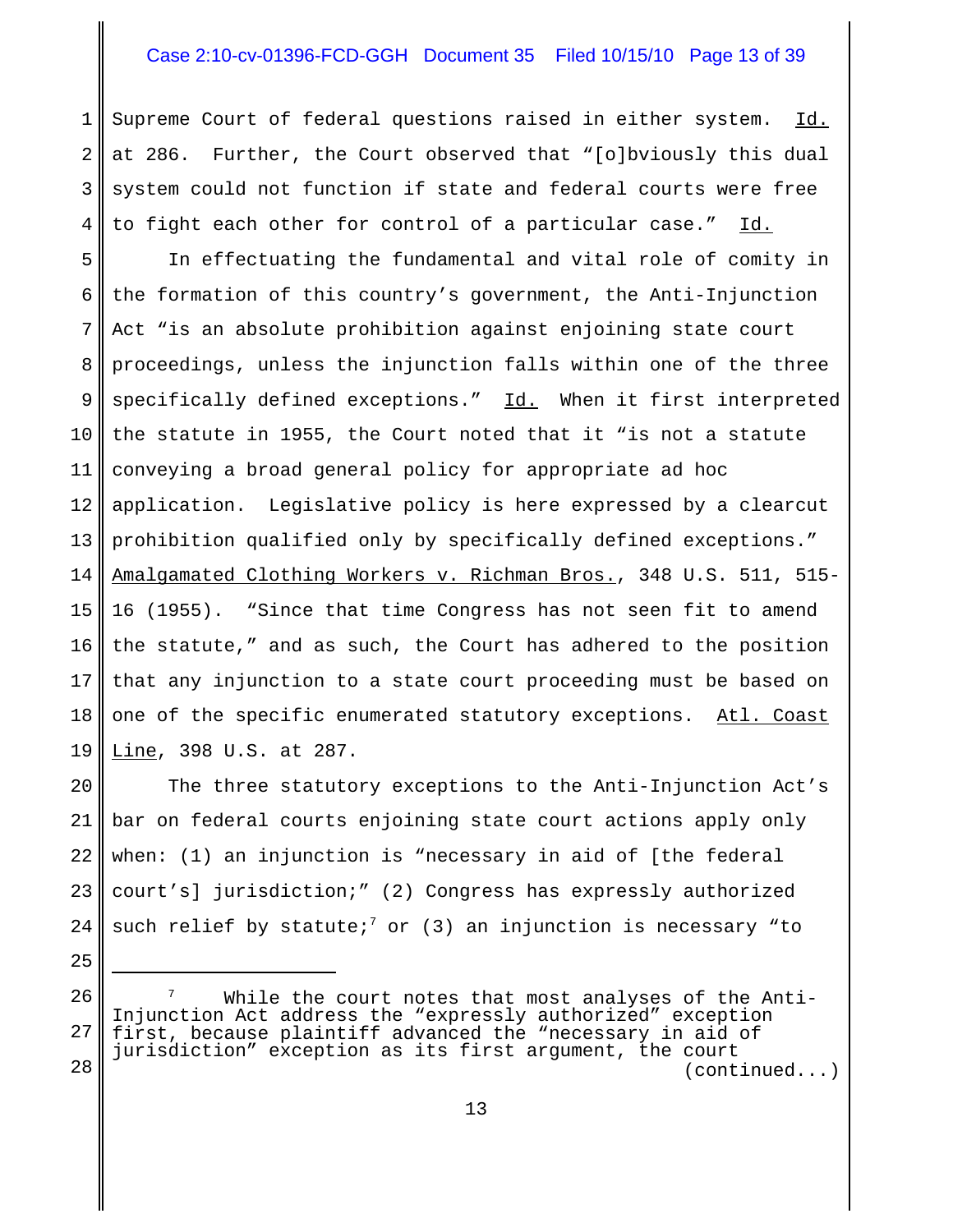#### Case 2:10-cv-01396-FCD-GGH Document 35 Filed 10/15/10 Page 14 of 39

1 2 3 4 5 6 7 8 9 10 11 12 protect or effectuate [the federal court's] judgments."<sup>8</sup> 28 U.S.C. § 2283; Alton Box Bd. Co. v. Esprit de Corp., 682 F.2d 1267, 1271 (9th Cir. 1982). Moreover, the Court has cautioned that "the exceptions should not be enlarged by loose statutory construction." Atl. Coast Line, 398 U.S. at 287. Rather, it is well established that the "exceptions must be narrowly construed." Alton Box Bd. Co., 682 F.2d at 1271. "Doubts as to the propriety of a federal injunction against state court proceedings should be resolved in favor of permitting the state courts to proceed in an orderly fashion to finally determine the controversy." Id. (quoting Vendo Co. v. Lektro-Vend Corp., 433 U.S. 623, 630 (1977)).

13

21

22

23

#### **1. Applicability of the Anti-Injunction Act**

14 15 16 17 18 19 20 The Anti-Injunction Act applies not only to claims for injunctive relief directed at a state court, but also to claims for declaratory relief that have the same effect as an injunction. California v. Randtron, 284 F.3d 969, 975 (9th Cir. 2002); Bank of Am., N.A. v. Miller, No. Civ. S-06-1971, 2007 WL 184804, \*2 (E.D. Cal. Jan. 19, 2007). "[O]rdinarily a declaratory judgment will result in precisely the same

 $7($ ...continued) discusses the exceptions out of the conventional order.

24 25 26 27 28 Plaintiff does not raise any argument that the third exception to the Anti-Injunction Act applies. However, to the extent plaintiff cites cases discussing it, an essential prerequisite to application of the "relitigation" exception "is that the claims or issues which the federal injunction insulates from litigation in state proceedings actually have been decided by the federal court." Sandpiper Village Condominum Ass'n, Inc. v. Louisiana-Pacific Corp., 428 F.3d 831, 848 (9th Cir. 2005) (quoting Chick Kam Choo v. Exxon Corp., 486 U.S. 140, 147-48 (1988)). This essential prerequisite is absent in this case.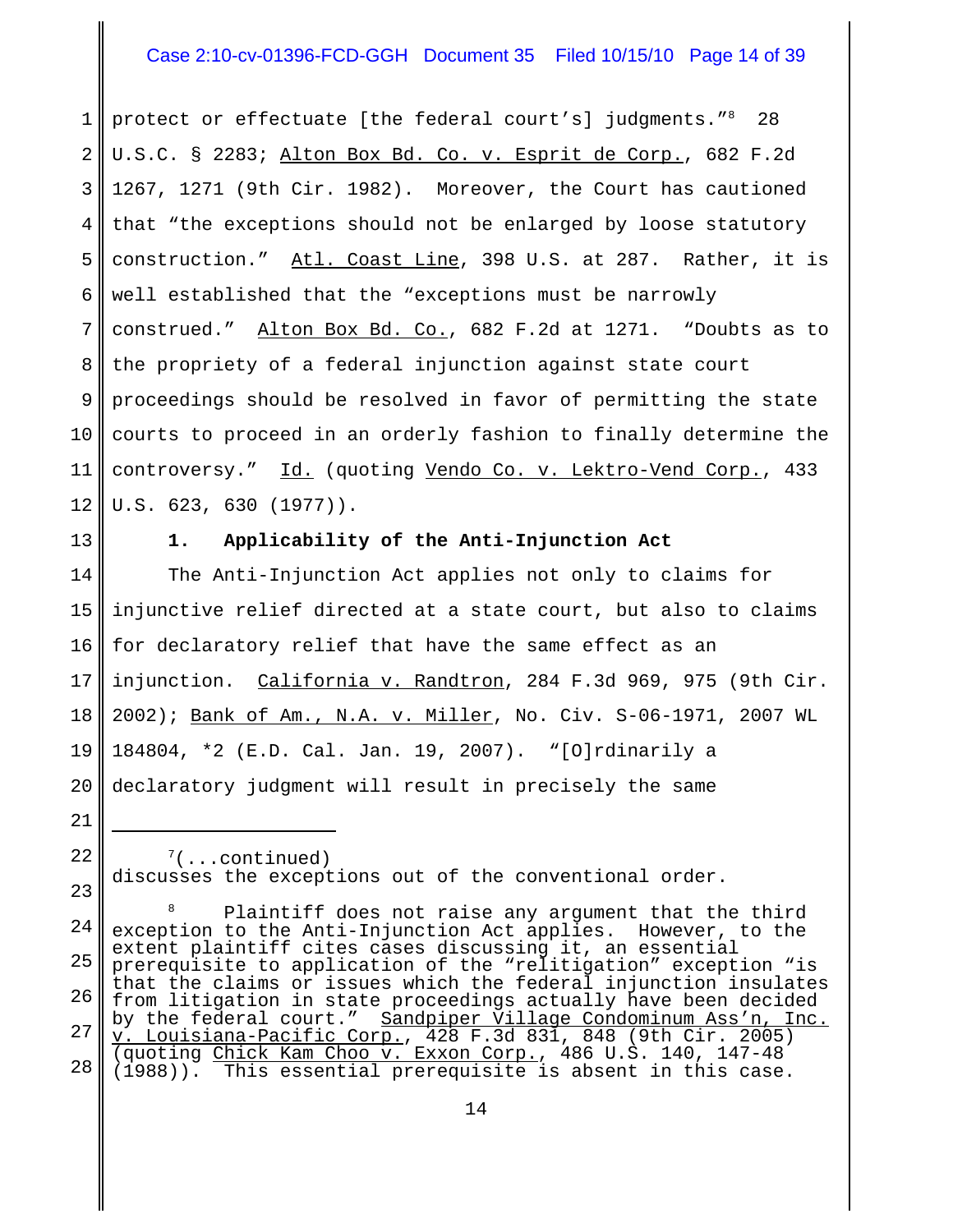### Case 2:10-cv-01396-FCD-GGH Document 35 Filed 10/15/10 Page 15 of 39

1 2 3 4 5 6 7 8 9 10 11 12 13 14 15 16 17 18 interference with and disruption of state proceedings that the longstanding policy limiting injunctions was designed to avoid." Samuels v. Mackell, 401 U.S. 66, 72 (1971) (noting that a declaratory judgment may serve as the basis for a subsequent injunction against state proceedings and may, standing alone, have the same practical impact as a formal injunction);  $H.J.$ Heinz Co. v. Owens, 189 F.2d 505, 508 (9th Cir. 1951) ("It is equally clear that no power to grant such injunctive relief can be created by casting a law suit as an action seeking both a declaratory judgment and an injunction."); cf. Amerisource Bergen Corp. v. Roden, 495 F.3d 1143, 1153 (9th Cir. 2007) (noting that "even if the [Anti-Injunction Act] applied to certain requests for injunctive relief – a remedy closely related to a formal injunction – it certainly does not apply to requests for money damages," which would arguably be the province of the Younger doctrine).<sup>9</sup> Furthermore, the Anti-Injunction Act applies even though an injunctions would be aimed at a litigant instead of the state court proceeding itself. Randtron, 284 F.3d at 975.

19 20 21 22 23 Through this case, plaintiff seeks a preliminary and permanent injunction directing and compelling both defendant Sharp Image and the Superior Court to cease and desist from determining the merits of the pending state litigation to the extent it challenges the NIGC's determination regarding the

<sup>25</sup> 26 27 28 <sup>9</sup> Contrary to plaintiff's representation in its reply, the Ninth Circuit's decision in AmerisourceBergen Corp. does not restrict application of the Anti-Injunction Act solely to "an injunction to stay proceedings." (Pl.'s Reply in Support of Mot. for Partial Summ. J. ("Pl.'s Reply"), filed Oct. 10, 2010, at 9- Indeed, the Ninth Circuit expressly declined to express an opinion on this issue. AmerisourceBergen Corp., 495 F.3d at 1153 n.16.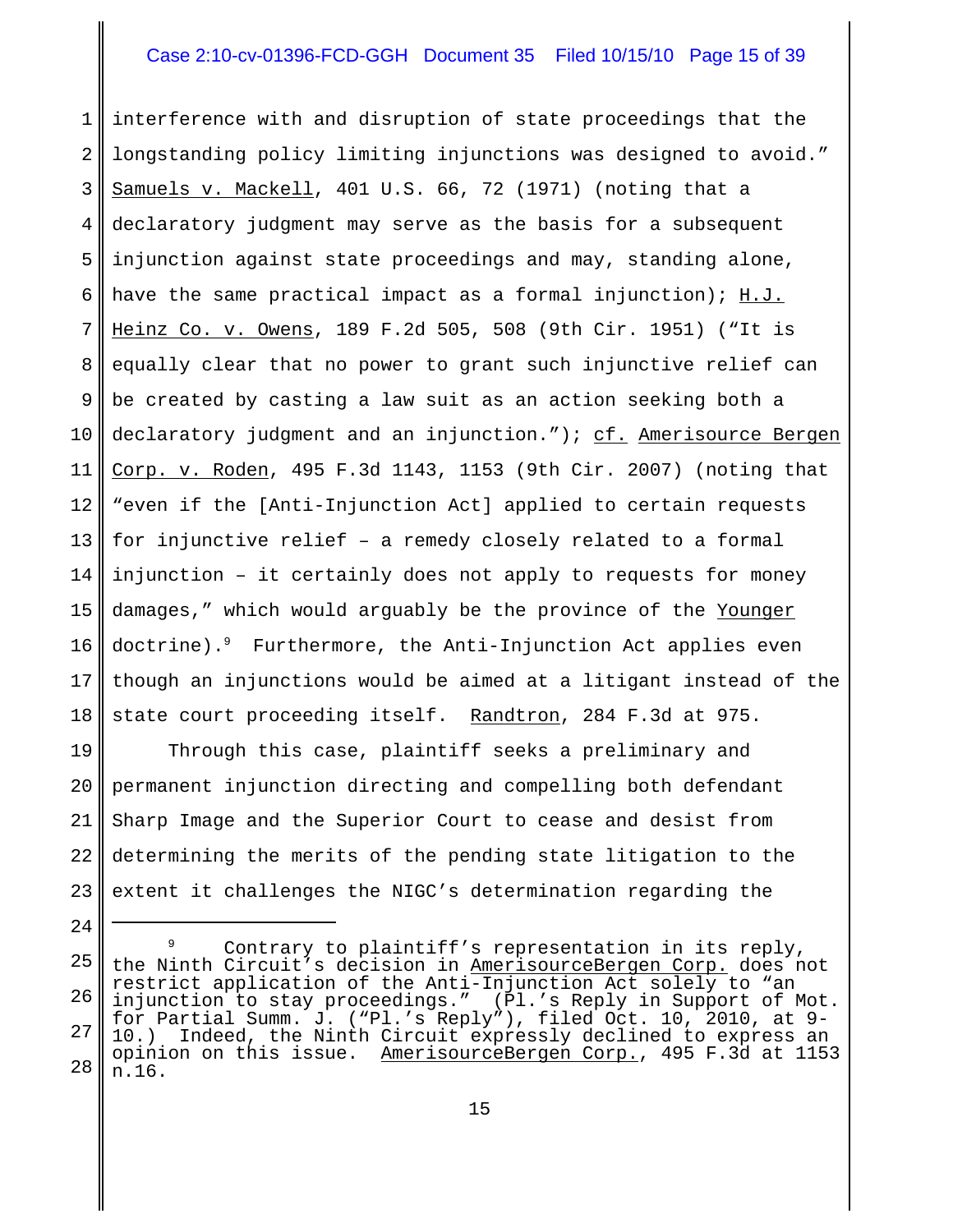## Case 2:10-cv-01396-FCD-GGH Document 35 Filed 10/15/10 Page 16 of 39

1 2 3 4 5 6 7 Agreements between the Tribe and Sharp Image. Plaintiff also seeks a preliminary and permanent injunction directing the Superior Court to vacate and reverse any prior order relating to the dispute. This requested injunctive relief directed at the power of the Superior Court to adjudicate a pending action filed over three years ago falls squarely within the ambit of the Anti-Injunction Act.

8 9 10 11 12 13 14 15 16 17 18 19 Moreover, the declaratory relief sought by plaintiff in this case would have the same practical effect as the issuance of an injunction. Specifically, plaintiff seeks a declaration that the Superior Court may not continue to maintain jurisdiction over the pending state action as it relates to the validity of the Agreements and that the Superior Court lacks jurisdiction to reach the merits of that litigation. Alternatively, plaintiff asks the court to make its own determination with respect to the effect of the GMA and ELA contracts between the Tribe and Sharp Image, which the Superior Court has already done.<sup>10</sup> If issued, these declarations would impede the state court actions in the same manner as the requested injunctive relief.

20 21 22 Plaintiff argues that it is not seeking a stay of the state court action, but rather "an order that, in the course of litigating its state court claims, Sharp may not collaterally

23

24 25 26 27 28 <sup>10</sup> The claim before this court, which seeks a determination of the validity of the NIGC decision under an APA analysis, is framed differently than the claim before the Superior Court, which determined whether federal preemption applied because of the NIGC decision. However, both of these claims necessitate a *judicial determination* of the effect of the NIGC's decision on the GMA and ELA. To the extent that principles of federalism and comity allow for a "race to judgment" in parallel state and federal proceedings, that race is over. (The state court clearly crossed the finish line first.)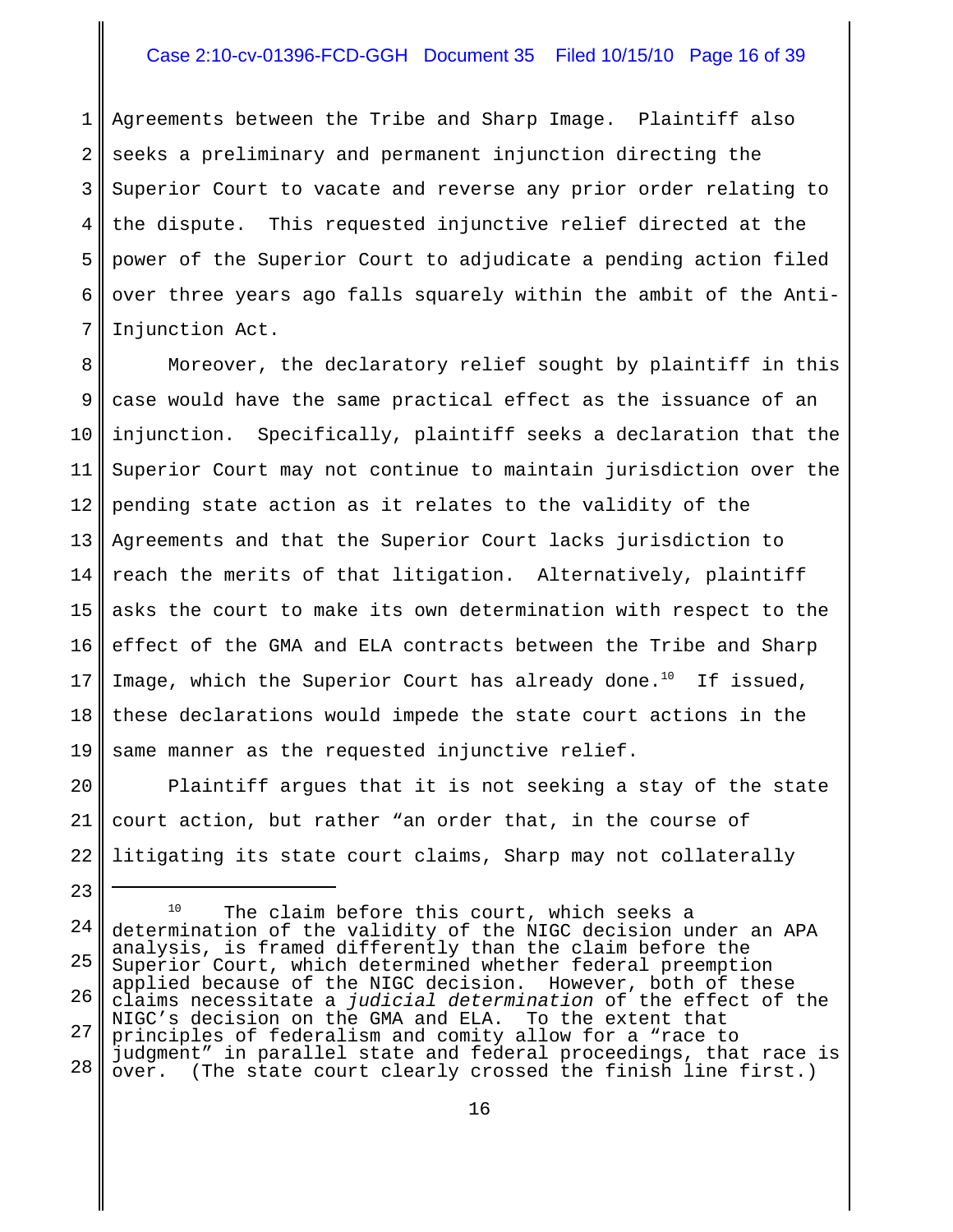### Case 2:10-cv-01396-FCD-GGH Document 35 Filed 10/15/10 Page 17 of 39

1 2 3 4 5 6 7 8 9 10 11 12 13 14 attack the NIGC's final action." (Pl.'s Reply at 9.) However, plaintiff's argument proffers a distinction without a difference. Plaintiff's position in the underlying state litigation is that defendant Sharp Image's breach of contract claims must fail because the NIGC concluded that the Agreements were void, and the Superior Court does not have jurisdiction to review this determination. In this action, plaintiff seeks injunctive and declaratory relief precluding any litigation relating to the effect of the GMA and ELA and reversing certain prior Superior Court orders regarding such agreements. Such relief necessarily has the effect of enjoining the Superior Court.<sup>11</sup> The court concludes that, absent an applicable statutory exception, the relief requested by plaintiff is barred by the Anti-Injunction Act.

15

19

## **2. Necessary In Aid of Jurisdiction**

16 17 18 Generally, application of the "necessary in aid of jurisdiction" exception to the Anti-Injunction Act is limited to parallel state in rem, rather than in personam, actions. See

<sup>20</sup> 21 22 23 24 25 26 27 28 Plaintiff contends that its requested relief does not apply to all Agreements and that Sharp Image's claims with respect to the Promissory Note are unaffected. This contention is irrelevant to the application of the Anti-Injunction Act, which does not require that a requested federal injunction bring a state suit to a complete halt. <u>See Winkler v. Eli Lilly & Co.</u>,<br>101 F.3d 1196, 1201 (7th Cir. 1996). Rather, the Supreme Court has explained that the term "proceeding" is a comprehensive term, which includes all parties to the state court action as well as the court itself and all supplemental or ancillary actions. Id. (quoting Hill v. Martin, 296 U.S. 393, 403 (1935)). As such, "a federal injunction which falls short of bringing a state suit to a complete halt may nonetheless violate the Anti-Injunction Act." Id.; see also Dubinka v. Judges of the Superior Court of the County of Los Angeles, 23 F.3d 218, 223 (9th Cir. 1994) (holding that Younger abstention has not been limited to injunctions that apply to entire proceedings).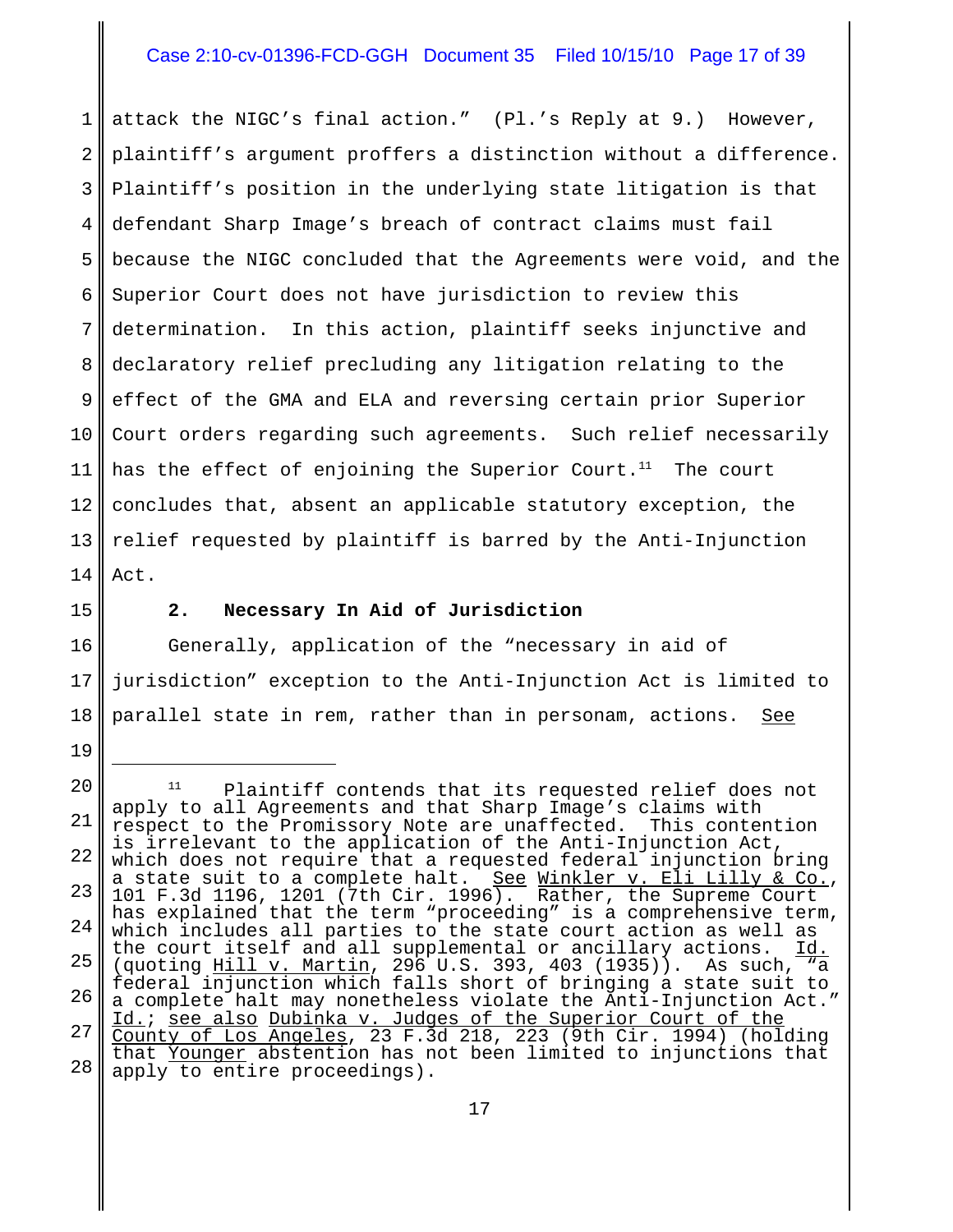#### Case 2:10-cv-01396-FCD-GGH Document 35 Filed 10/15/10 Page 18 of 39

1 2 3 4 5 6 7 8 9 10 11 12 13 14 15 16 17 18 19 20 21 22 23 24 25 Vendo Co. v. Lektro-Vend Corp., 433 U.S. 623, 641-42 (1977) ("The traditional notion is that in personam actions in federal and state court may proceed concurrently, without interference from either court, and there is no evidence that the exception to § 2283 was meant to alter this balance."). The Supreme Court has noted that the language of this exception implies that "some federal injunctive relief may be necessary to prevent a state court from so interfering with a federal court's consideration or disposition of a case as to seriously impair the federal court's flexibility and authority to decide that case." Atl. Coast Line, 398 U.S. at 295. As such, circuit courts have applied this exception where conflicting orders from different courts would only serve to make ongoing federal oversight unmanageable, see Garcia v. Bauza-Salas, 862 F.2d 905, 909 (1st Cir. 1988), or where a parallel state court action threatens to frustrate proceedings and disrupt the orderly resolution of consolidated, mulitdistrict federal litigation. Id.; Carlough v. Amchem Products, Inc., 10 F.3d 189, 197 (3d Cir. 1993); In re. Baldwin-United Corp., 770 F.2d 328, 336 (2d Cir. 1985); In re. Corrugated Container Antitrust Litigation, 659 F.2d 1332, 1334-35 (5th Cir .1981). However, "[t]he mere existence of a parallel action in state court does not rise to the level of interference with federal jurisdiction necessary to permit injunctive relief under the "necessary in aid of" exception." Alton Box, 682 F.2d at 1272-73.

26 27 28 Indeed, the Supreme Court has expressly excluded from the "necessary in aid of jurisdiction" exception cases that merely implicate preemption issues or exclusively federal rights. Chick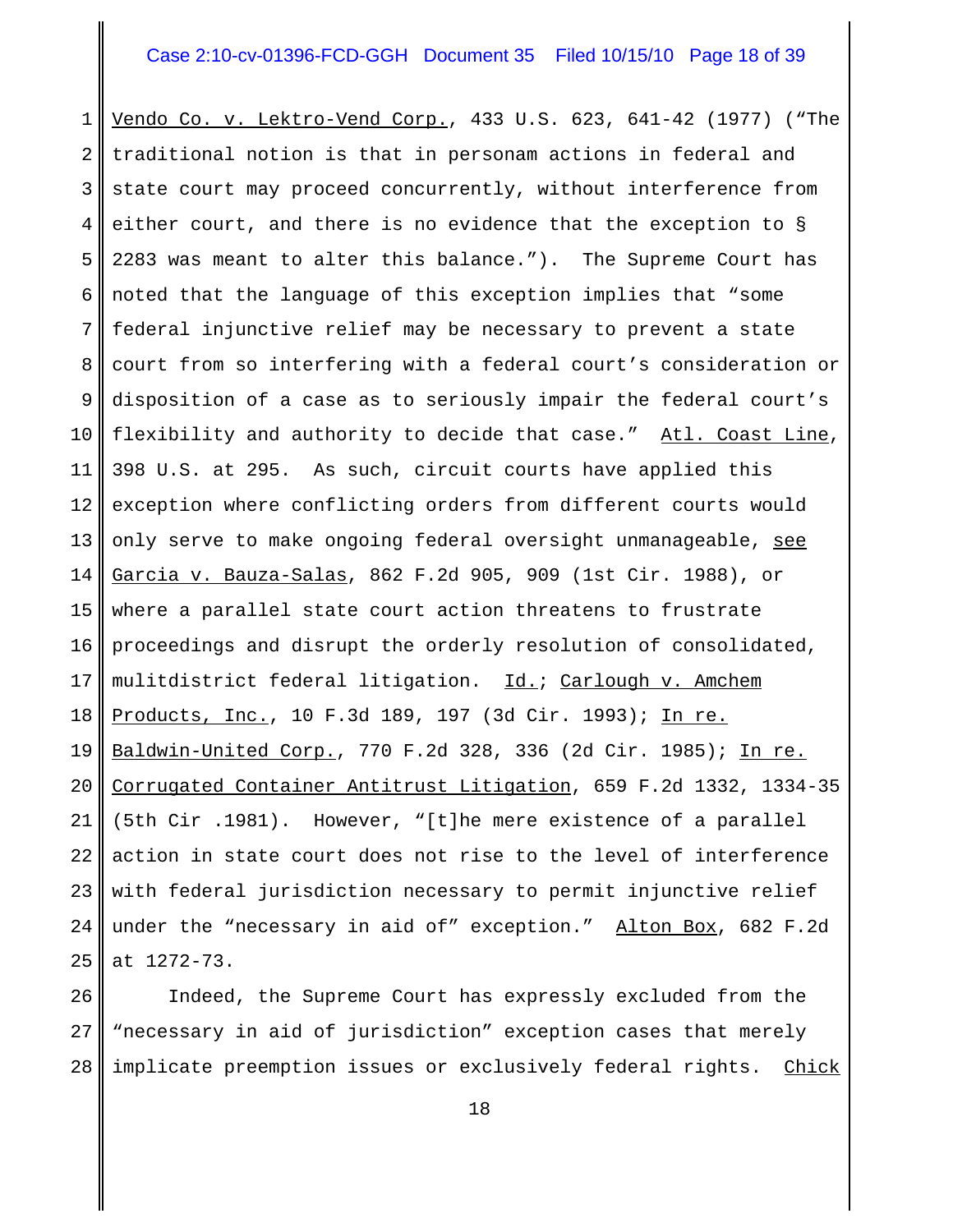### Case 2:10-cv-01396-FCD-GGH Document 35 Filed 10/15/10 Page 19 of 39

1 2 3 4 5 6 7 8 9 10 11 12 13 14 15 Kam Choo v. Exxon Corp., 486 U.S. 140, 149 (1988). "[A] federal court does not have inherent power to ignore the limitations of § 2283 and to enjoin state court proceedings merely because those proceedings interfere with a protected federal right or invade an area pre-empted by federal law, *even when the interference is unmistakably clear*." Id. (quoting Atl. Coast Line, 398 U.S. at 294)) (emphasis added); see NLRB v. Nash-Finch Co., 404 U.S. 138, 142 (1971) ("There is in the Act no express authority for the Board to seek injunctive relief against pre-empted state action."); Alton Box, 682 F.2d at 1273 ("The possibility that [a] state claim may be preempted by federal law is not sufficient of itself to invoke the second exception of the Act."). "This rule applies regardless of whether the federal court itself has jurisdiction over the controversy." Atl. Coast Line, 398 U.S. at 294.

16 17 18 19 20 21 22 23 24 25 26 27 28 Moreover, the Supreme Court has expressly rejected the argument that § 2283 "does not apply whenever the moving party in the District Court alleges that the state court is '*wholly without jurisdiction over the subject matter*,' having invaded a field pre-empted by Congress." Amalgamated Clothing Workers, 348 U.S. 511, 515 (1955); Vendo, 433 U.S. at 637 n.8 (discussing Amalgamated Clothing Workers and the Court's holding that "exclusive federal jurisdiction was not sufficient to render § 2283 inapplicable"). In Amalgamated Clothing Workers, the Court noted that in enacting the Anti-Injunction Act, Congress left no justification for the recognition of such an exception. 348 U.S. at 516. The court further reasoned that such an exception would not be easily applied as areas of law that are "withdrawn from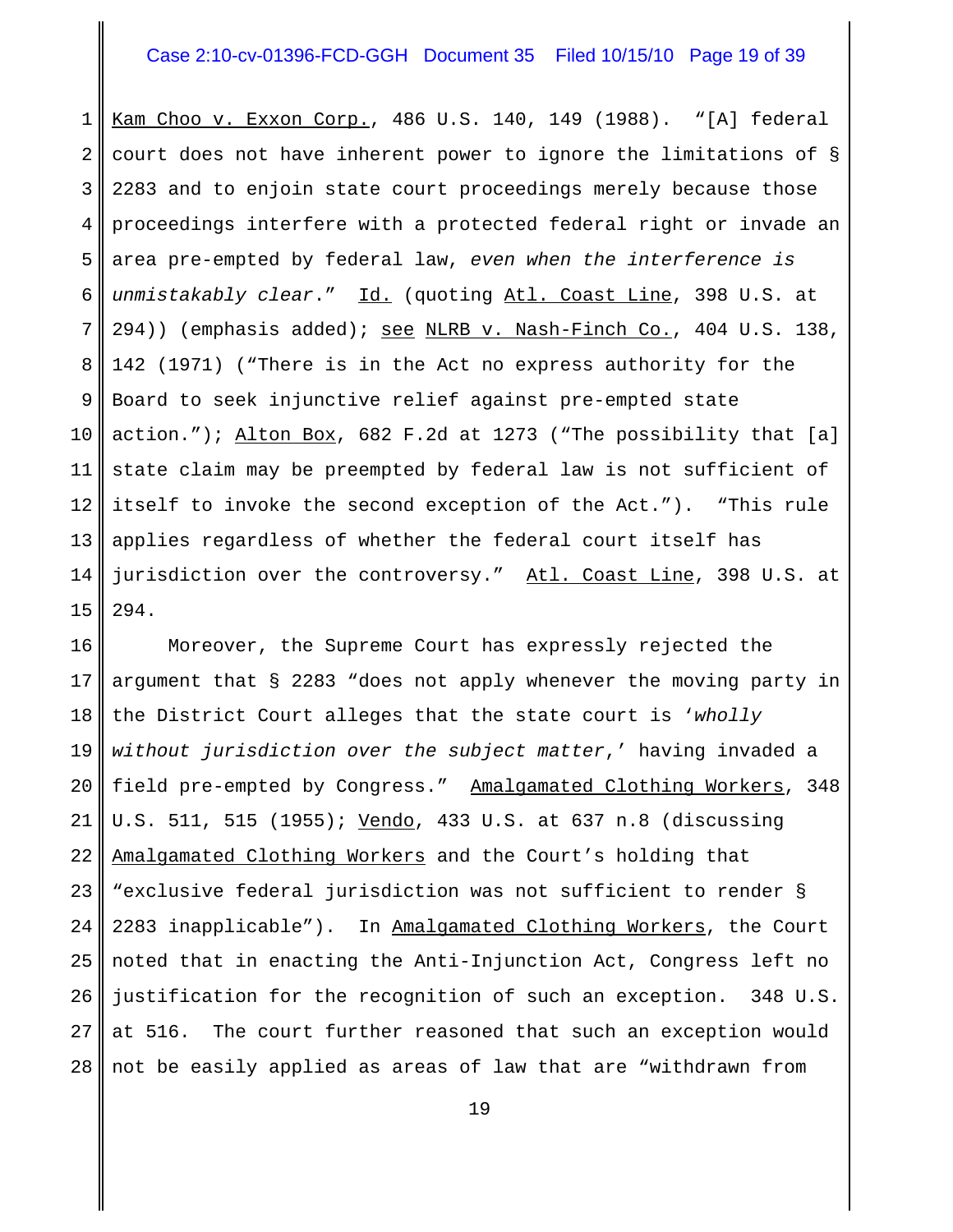#### Case 2:10-cv-01396-FCD-GGH Document 35 Filed 10/15/10 Page 20 of 39

1 2 3 4 5 6 7 8 9 10 11 12 13 14 15 16 17 18 19 20 21 state power are not susceptible of delimitation by fixed meets and bounds. What is within *exclusive federal authority* may first have to be determined by this Court to be so." Id. (internal quotations and citations omitted). Moreover, "[t]o permit the federal courts to interfere, as a matter of judicial notions of policy, may add to the number of courts which pass on a controversy before the rightful forum for its settlement is established," including appellate review of the "collateral issue." Id. at 519. After underscoring its confidence in state courts to recognize the "demarcation between exclusive federal and allowable state jurisdiction," the Court held that exclusive federal jurisdiction does not provide an exception to the Anti-Injunction Act.  $Id.$  at 519, 521; see Vendo, 433 U.S. at 632, 635-39 (holding that even though § 16 of the Clayton Act provided a "uniquely federal right or remedy" that could only be brought in federal court, an exception to the Anti-Injunction Act was not warranted); see also Texas Emp'rs Ass'n v. Jackson, 862 F.2d 491, 498-99, 504 (5th Cir. 1988) (holding that a "complete lack of subject matter jurisdiction, due to federal preemption, comes within none of the exceptions to section 2283 and provides no basis for avoiding the prohibition of 2283").

22 23 24 25 26 27 28 "Rather, when a state proceeding presents a federal issue, even a pre-emption issue, the proper course is to seek resolution of that issue by the state court." Chick Kam Choo, 486 U.S. at 149; see Tunica-Biloxi Tribe of La. v. Warbutron/Buttner, No. Civ. A. 04-1516, 2005 WL 1902889, at \*3 (D.D.C. July 20, 2005) ("California state courts are well within their authority to make such preemption determinations"). "[S]tate litigation must, in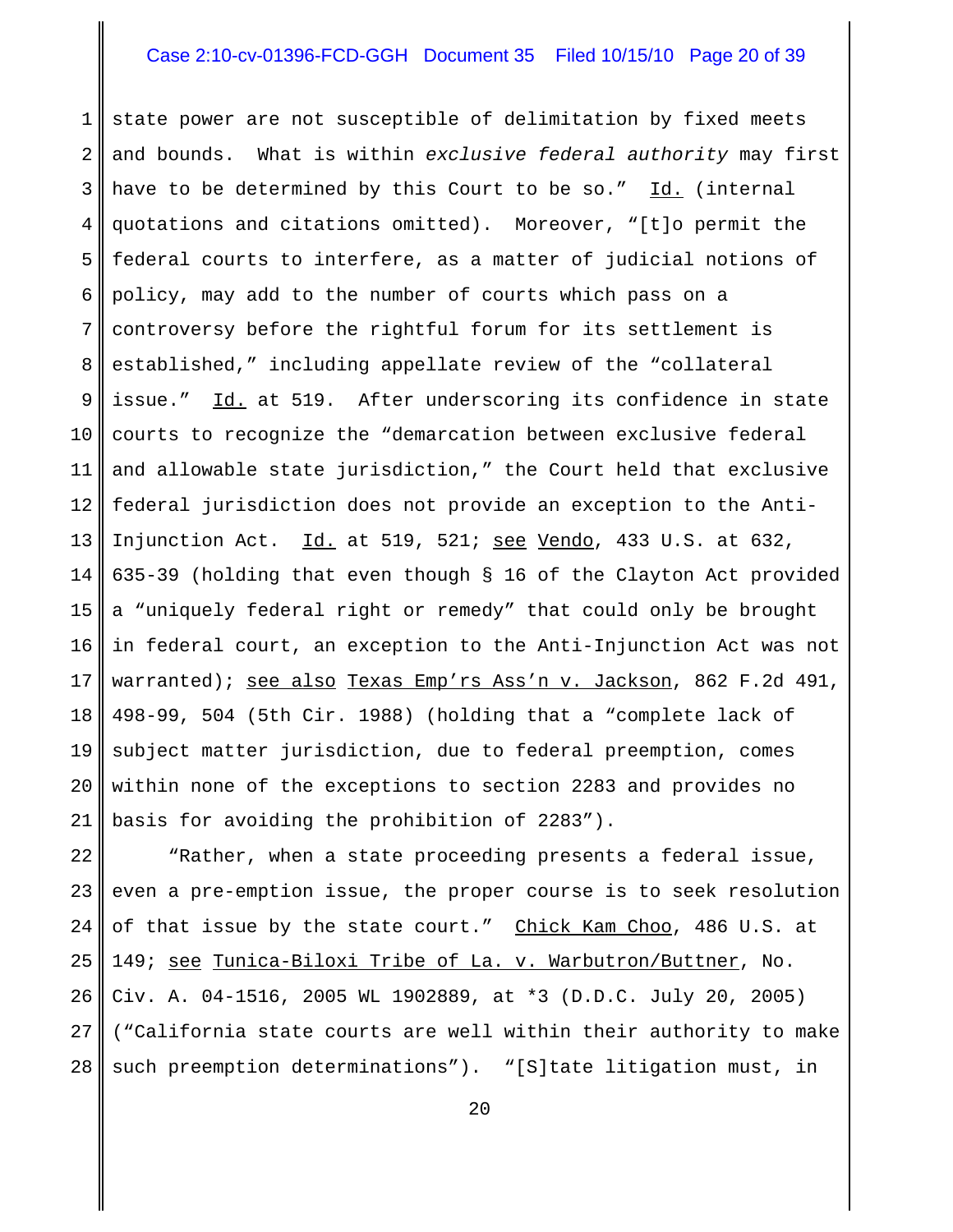#### Case 2:10-cv-01396-FCD-GGH Document 35 Filed 10/15/10 Page 21 of 39

1 2 3 4 5 6 7 view of § 2283, be allowed to run its course, including the ultimate reviewing power in" the United States Supreme Court. Amalgamated Clothing Workers, 348 U.S. at 521. Further, if a plaintiff believes a claim brought in state court is completely preempted by federal law, "the appropriate course of action is to seek removal of the action to the appropriate federal district court in California." Tunica-Biloxi, 2005 WL 1902889, at \*3.

8 9 10 11 12 13 14 15 16 17 In this case, plaintiff contends that the "necessary in aid of jurisdiction" exception applies because of the exclusive federal jurisdiction over Indian gaming under the IGRA. Moreover, plaintiff contends that Sharp Image cannot challenge the NIGC's action in state court, but rather must file an action in federal court under the Administrative Procedures Act ("APA"). Both of these contentions amount to a complete preemption argument that was raised and rejected by the Superior Court and appealed to both the Court of Appeal and the California Supreme Court.<sup>12</sup>

18 19 20 21 22 23 24 25 26 However, under Supreme Court precedent, the existence of exclusive federal rights guaranteed by the IGRA is an insufficient basis to invoke the necessary in aid of jurisdiction exception, "*even when the interference is unmistakably clear*." Chick Kam Choo, 486 U.S. at 149; see Vendo, 433 U.S. at 639 ("Given the clear prohibition of § 2283, the courts will not sit to balance and weigh the importance of various federal policies in seeking to determine which are sufficiently important to override historical concepts of federalism underlying § 2283.").

27

<sup>12</sup> Despite these vigorous protestations, plaintiff *never* sought timely removal to federal court.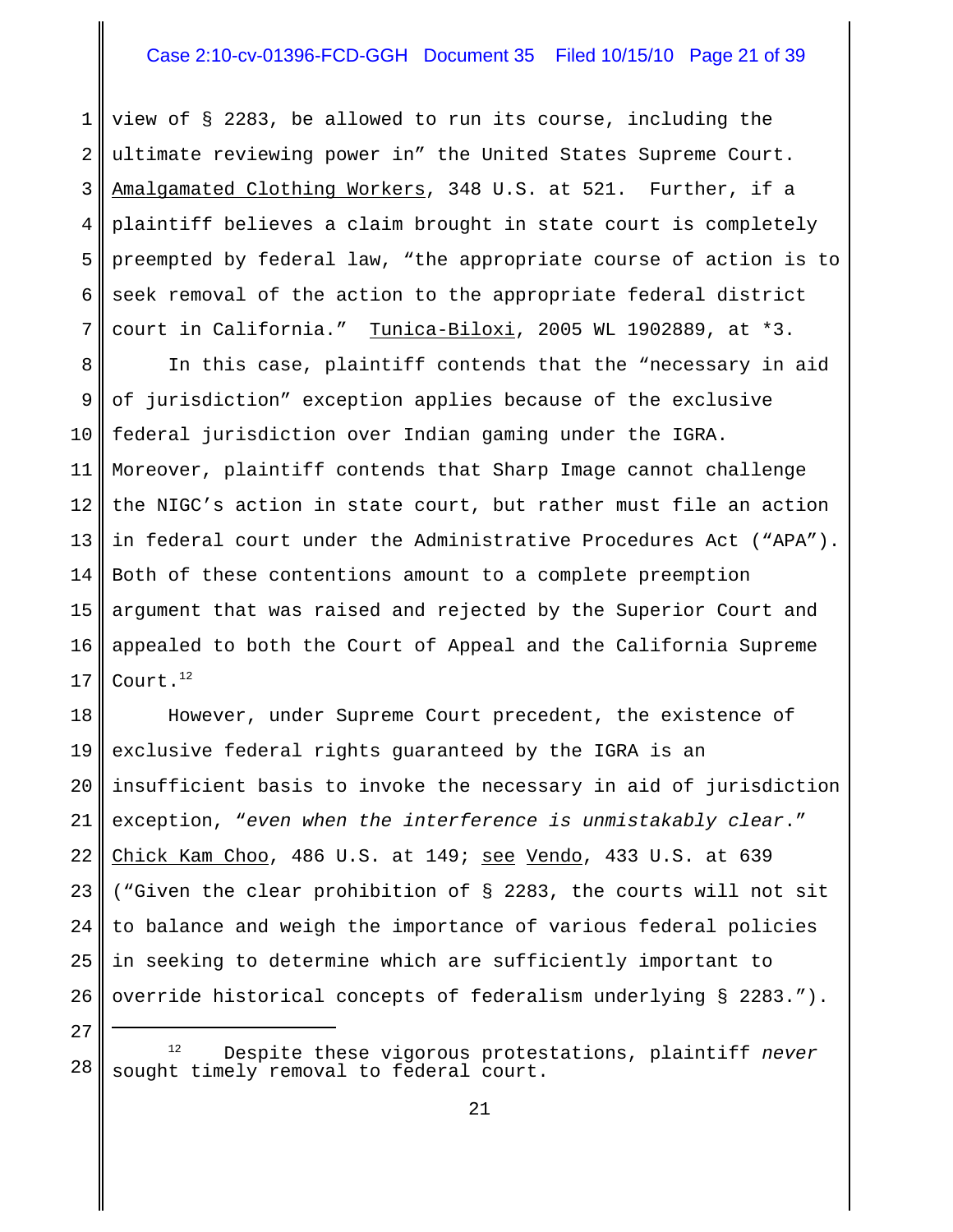#### Case 2:10-cv-01396-FCD-GGH Document 35 Filed 10/15/10 Page 22 of 39

1 2 3 4 5 6 7 8 9 10 11 12 13 14 15 16 Rather, the appropriate avenue for relief is appeal through the state court system and, potentially, to the United States Supreme Court. See Atl. Coast Line, 398 U.S. at 296 ("Unlike the Federal District Court, this Court does have potential appellate jurisdiction over federal questions raise in state court proceedings, and that broader jurisdiction allows this Court correspondingly broader authority to issue injunctions 'necessary in aid of its jurisdiction.'"). Plaintiff sought such relief, appealing the Superior Court's decision regarding preemption to the Court of Appeal and California Supreme Court. It was only *after* such appeals proved unsuccessful that the Tribe sought to collaterally attack the Superior Court orders by review in a federal district court. This court finds that such a review would undermine the fundamental and vital role of comity the Supreme Court asserts is inherent in our federalism. See Atl. Coast Line, 398 U.S. at 286.

17 18 19 20 21 22 23 24 25 26 27 28 Plaintiff's reliance on the Ninth Circuit's decision in Sycuan Band of Mission Indians v. Roach, 54 F.3d 535 (9th Cir. 1995), is misplaced. In Sycuan Band, Indian tribes that operated gaming centers on their reservations sought a federal injunction and declaratory relief against California's criminal prosecution of individuals employed in the tribes' gaming centers. Id. at 537. The court held that because the IGRA, 18 U.S.C. § 1166(d), mandated exclusive federal jurisdiction over criminal enforcement of Class III state gaming laws in Indian country, the state proceedings were in derogation of federal jurisdiction. Id. at 540. However, the application of the "necessary in aid of jurisdiction" exception to exclusive federal jurisdiction over a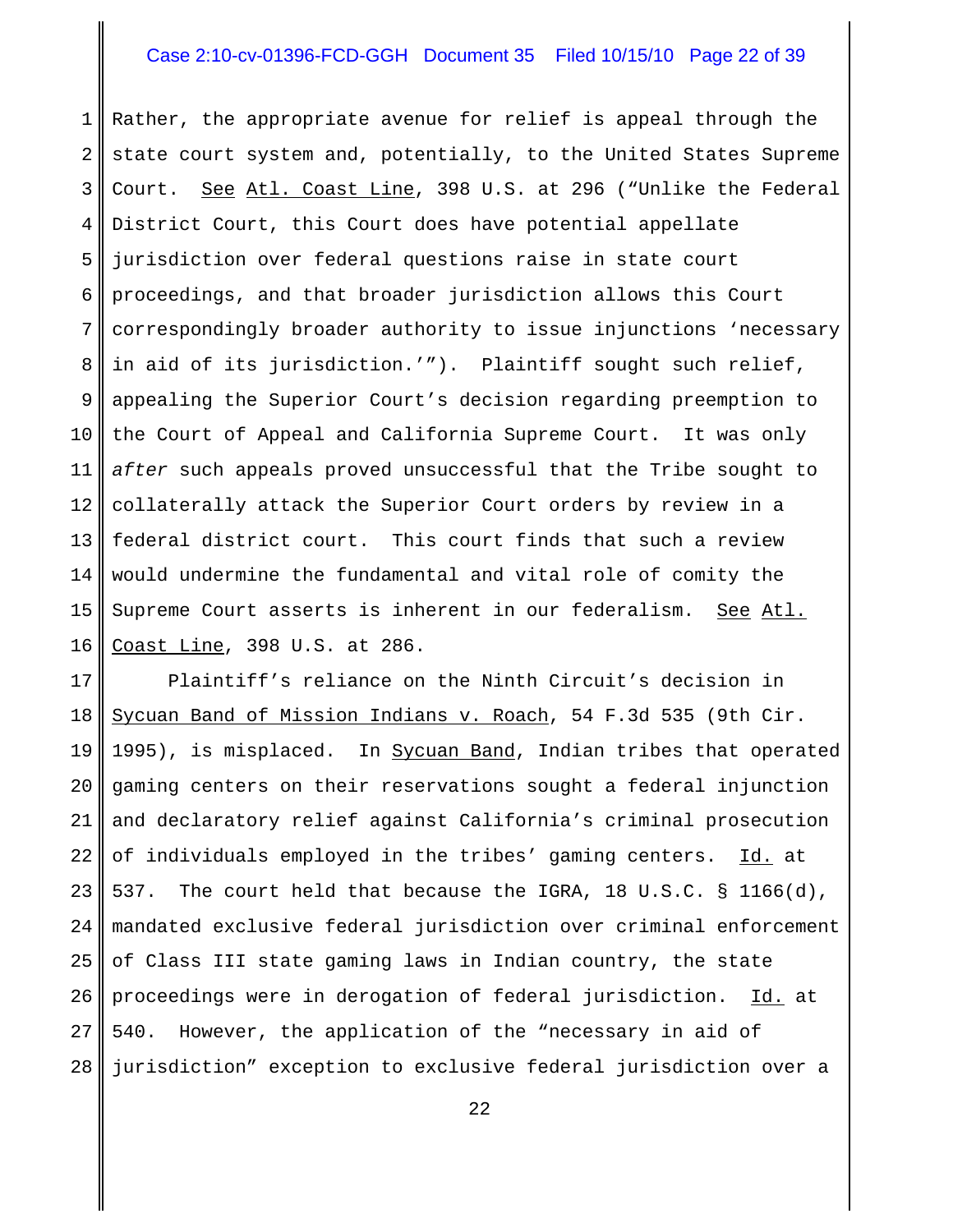#### Case 2:10-cv-01396-FCD-GGH Document 35 Filed 10/15/10 Page 23 of 39

1 2 3 4 5 6 7 8 9 10 11 12 criminal prosecution as in Sycuan Band is clearly distinguishable from application of the same exception to a civil matter. Unlike a civil litigant, a criminal defendant simply does not have the option to remove a state criminal prosecution that he asserts is preempted by federal law. Unlike a civil litigant, a criminal defendant may be subject to punitive sanctions as a result of a state criminal prosecution, including imprisonment, during the pendency of any appeal relating to a preemption defense. As such, the application of a narrow exception to the Anti-Injunction Act may be warranted in the context of a criminal prosecution exclusively entrusted to federal jurisdiction but certainly alien to civil litigation.

13 14 15 16 17 18 19 20 21 22 23 24 25 Moreover, the particular criminal statute before the court in Sycuan Band presented a unique issue with respect to the federal court's ability to enforce the exclusive criminal prosecution provision set forth in 18 U.S.C. § 1166. See Morongo Band of Mission Indians v. Stach, 951 F. Supp. 1455, 1466 (C.D. Cal. 1997), judgment vacated and remanded for dismissal as moot, 156 F.3d 1344 (9th Cir. 1998).<sup>13</sup> Under § 1166(a), Congress provided that for purposes of the IGRA, all state law pertaining to the licensing, regulation, or prohibition of gambling, including state criminal prosecution for violations of such laws, would apply in Indian country in the same manner and to the same extent as they applied in the state. However, § 1166(c) provided that the United States has exclusive jurisdiction over criminal

<sup>27</sup> 28 <sup>13</sup> Even though the decision was vacated as moot, the court finds the analysis instructive. <u>See In re. SNTL Corp.</u>, 571 F.3d See In re. SNTL Corp., 571 F.3d 826, 844 n.19 (quoting with approval a district court's decision that was vacated as moot).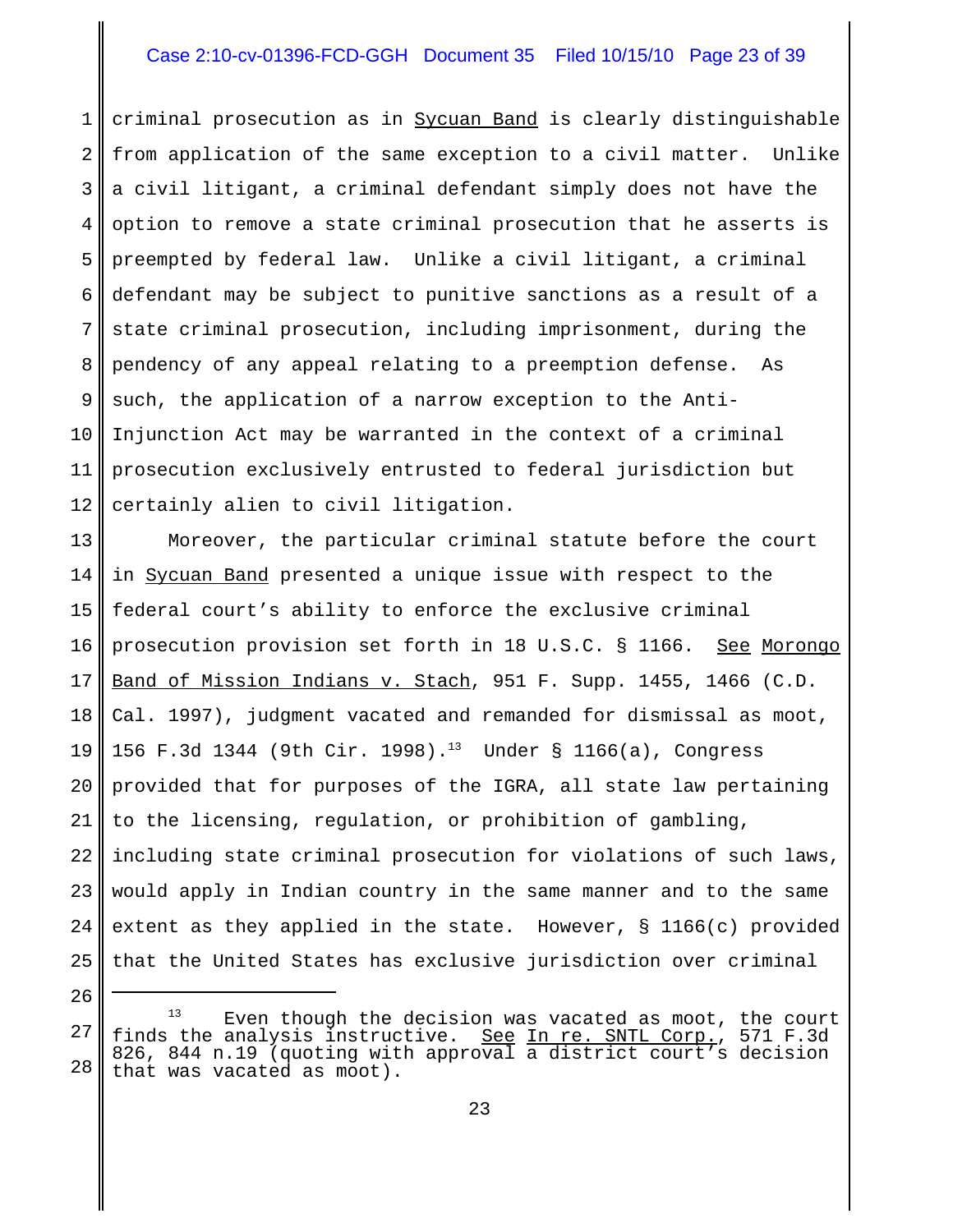# Case 2:10-cv-01396-FCD-GGH Document 35 Filed 10/15/10 Page 24 of 39

1 2 3 4 5 6 7 8 9 10 prosecution of violations of such state laws that were made applicable to Indian tribes under § 1166(a). Because the federal law expressly incorporated state law, and because a defendant cannot be prosecuted twice for the same offense, a federal court's power to enforce § 1166(c) would be "effectively crippled" unless a state court prosecution for violations of the incorporated state gambling law was enjoined. Id. (citing Schiro  $\underline{v.}$  Farley, 510 U.S. 222, 229 (1994)). Such a unique situation, implicating the constitutional infirmity of double jeopardy, is not present in this case.

11 12 13 14 15 16 17 18 19 20 21 22 23 24 25 26 27 During oral argument, plaintiff emphasized that this case raises unique issues of exclusive federal jurisdiction, *not* simply preemption. Counsel pointed to language in Sycuan Band, 54 F.3d at 540, which noted that an injunction "was necessary to preserve exclusive jurisdiction." Plaintiff further relied on the holding in AT&T Corp. v. Coeur d'Alene Tribe, 295 F.3d 899 (9th Cir. 2002), which concluded that the state acted without jurisdiction in issuing warning letters because the federal district court had exclusive jurisdiction over any challenge to the validity of the NIGC's approval of management contracts. Presumably, based on plaintiff's argument, unlike concurrent federal/state jurisdiction, the apparently unique quality of exclusive federal jurisdiction conferred by Congress over Indian gaming law justifies application of the "necessary in aid of jurisdiction" exception; where the federal court has exclusive jurisdiction, the state court is *wholly without jurisdiction* and powerless to proceed. However, the court concludes that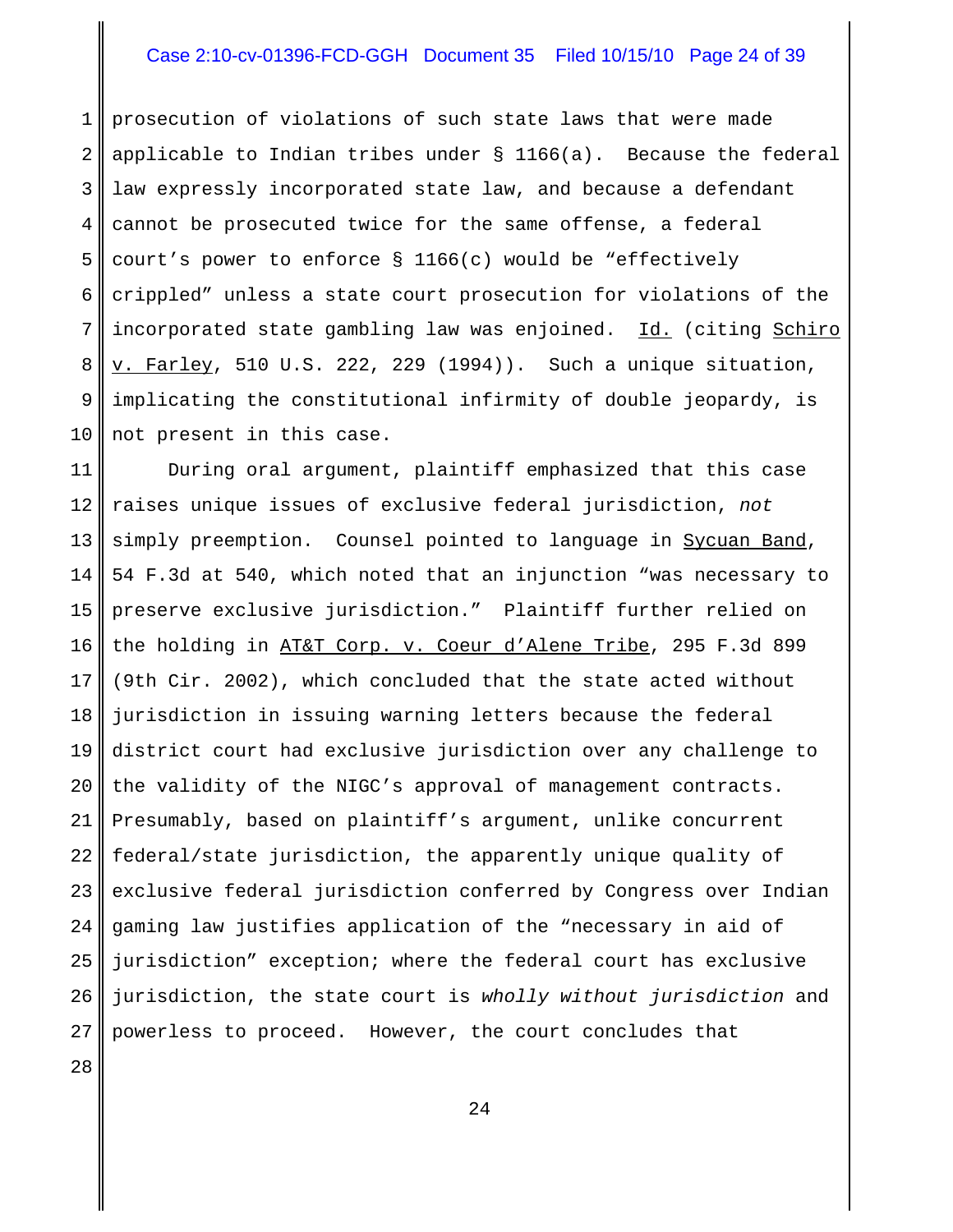1 2 plaintiff offers no applicable legal authority in support of this conclusion.

3 4 5 6 7 8 9 10 11 12 13 14 15 16 17 18 19 20 21 22 23 As set forth above, Sycuan Band is distinguishable, and AT&T never addressed the effect of "exclusive jurisdiction" on the Anti-Injunction Act.<sup>14</sup> Rather, in Amalgamated Clothing Workers, the Supreme Court expressly found that a party's assertion that "a state court is *wholly without jurisdiction* over the subject matter" is an *insufficient basis* for applying an exception to the Anti-Injunction Act. 348 U.S. at 515 (emphasis added); Jackson, 862 F.2d at 498 ("Nor is the result any different because the federal preemption is such as to deprive the state court of *jurisdiction*") (emphasis in original). Indeed, even if the state court mistakenly interprets that it has jurisdiction, state court litigation "must be allowed to run its course." Amalgamated Clothing Workers, 348 U.S. at 520-21 ("Misapplication of this Court's opinions is not confined to the state courts, nor are delays in litigation peculiar to them."). Despite plaintiff's protestations that the Superior Court did not have jurisdiction to make any finding regarding the efficacy of the NIGC's determination, this court possesses no counter-vailing authority to collaterally enjoin the Superior Court's rulings with respect to the exercise of its jurisdiction, right or wrong. Therefore, the court finds plaintiff's arguments unpersuasive.

24 25 The court does find the court's decision in Jena Band of Choctaw Indians v. Tri-Millennium Corp., Inc., 387 F. Supp. 2d

<sup>27</sup> 28 Moreover, like Sycuan Band, AT&T also involved the application of § 1166(d), which the Ninth Circuit concluded preempted actions by states and their various Attorneys General. Id. at 909-10.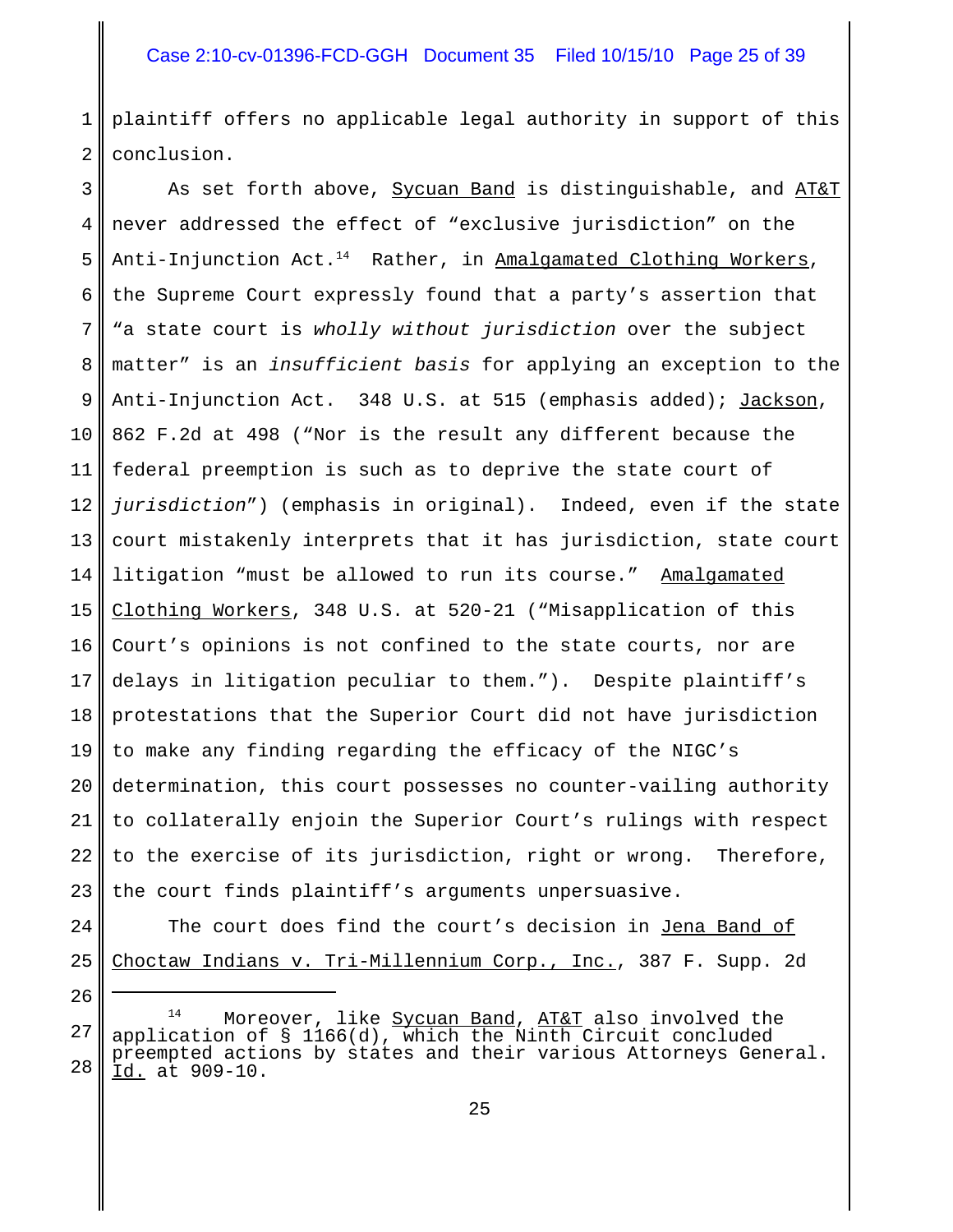# Case 2:10-cv-01396-FCD-GGH Document 35 Filed 10/15/10 Page 26 of 39

1 2 3 4 5 6 7 8 9 10 11 12 13 14 15 16 17 18 19 20 21 22 23 24 25 671 (W.D. La. 2005), persuasive. In Jena Band, the defendants sued a federally recognized Indian tribe in state court for breach of contract arising out of agreements between the parties to develop a casino. Id. at 673. The tribe did not seek to remove the action, but brought suit in federal court seeking a declaration that the contracts were void as unapproved management contracts under the IGRA and that the state court lacked subject matter jurisdiction to hear the breach of contract claims. Id. The federal court stayed its proceedings pursuant to the Anti-Injunction Act, and the state court subsequently ruled that it had subject matter jurisdiction over the parties' dispute. The tribe then resubmitted its request that the federal district court issue a declaratory judgment that the state court was without jurisdiction to hear the defendant's breach of contract claim. Id. at 674. The district court held that the tribe had fully litigated the issue of subject matter jurisdiction before the state court, which had been appealed and upheld by the state appellate court. Therefore, under principles of res judicata, the district court was bound by the state court's determination. Id. at 674-75 ("When the jurisdiction of a tribunal is actually brought into question in the proceeding before it, such tribunal has the power to determine its own jurisdiction, and once determined, whether right or wrong, that decision cannot ordinarily be attacked collaterally.") (internal quotations omitted).

26 27 28 The facts before the court in Jena Band are strikingly similar to the facts before the court in this case. In both cases, defendants brought claims for breach of contract. In both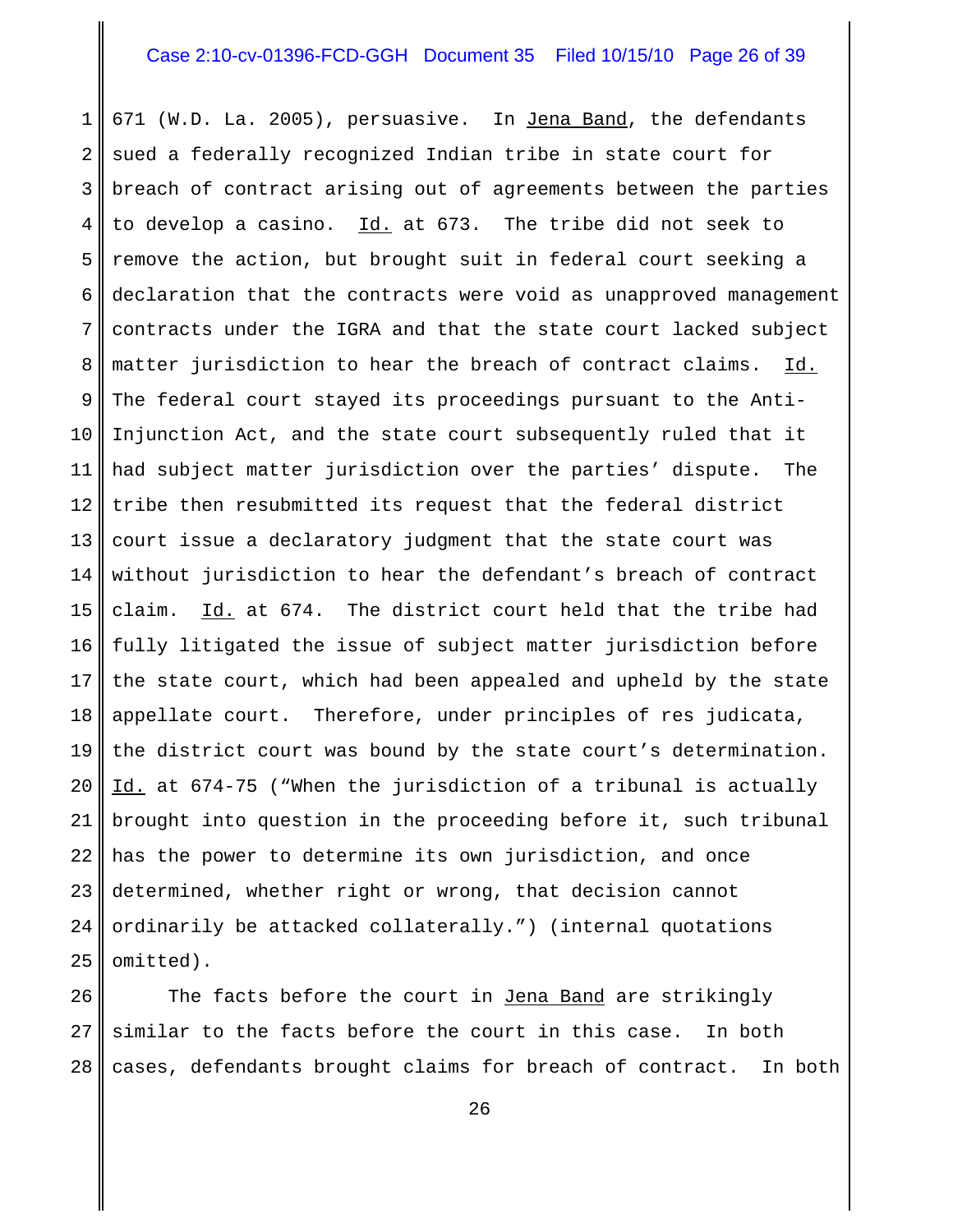#### Case 2:10-cv-01396-FCD-GGH Document 35 Filed 10/15/10 Page 27 of 39

1 2 3 4 5 6 7 8 9 10 11 12 13 cases, despite later raising the spectre of exclusive federal jurisdiction under the IGRA, *plaintiffs failed to seek removal*. In both cases, the tribes challenged the subject matter jurisdiction of the state court and unsuccessfully appealed adverse determinations to the state appellate court. Just as the Jena Band court determined that it was precluded from reviewing the state court's conclusions regarding jurisdiction, this court similarly finds that principles of equity, comity, federalism, and res judicata preclude what is, at its core, a review of a state court's determination of its jurisdiction over litigation. See Alt. Coast Line, 398 U.S. at 296 ("[L]ower federal courts possess no power whatever to sit in direct review of state court decisions.").

14 15 Accordingly, the court concludes that the "necessary in aid of jurisdiction" exception does not apply to plaintiff's claims.

#### **3. Expressly Authorized**

17 18 19 20 21 22 23 24 25 26 27 "[I]n order to qualify as an 'expressly authorized' exception to the anti-injunction statute, an Act of Congress must have created a specific and uniquely federal right or remedy, enforceable in a federal court of equity, that could be frustrated if the federal court were not empowered to enjoin a state court proceeding." Mitchum v. Foster, 407 U.S. 225, 237 (1972). The federal statute need not expressly reference the Anti-Injunction Act nor expressly authorize an injunction of a state court proceeding. Id. "The test, rather, is whether an Act of Congress, clearly creating a federal right or remedy enforceable in a federal court of equity, could be given its

28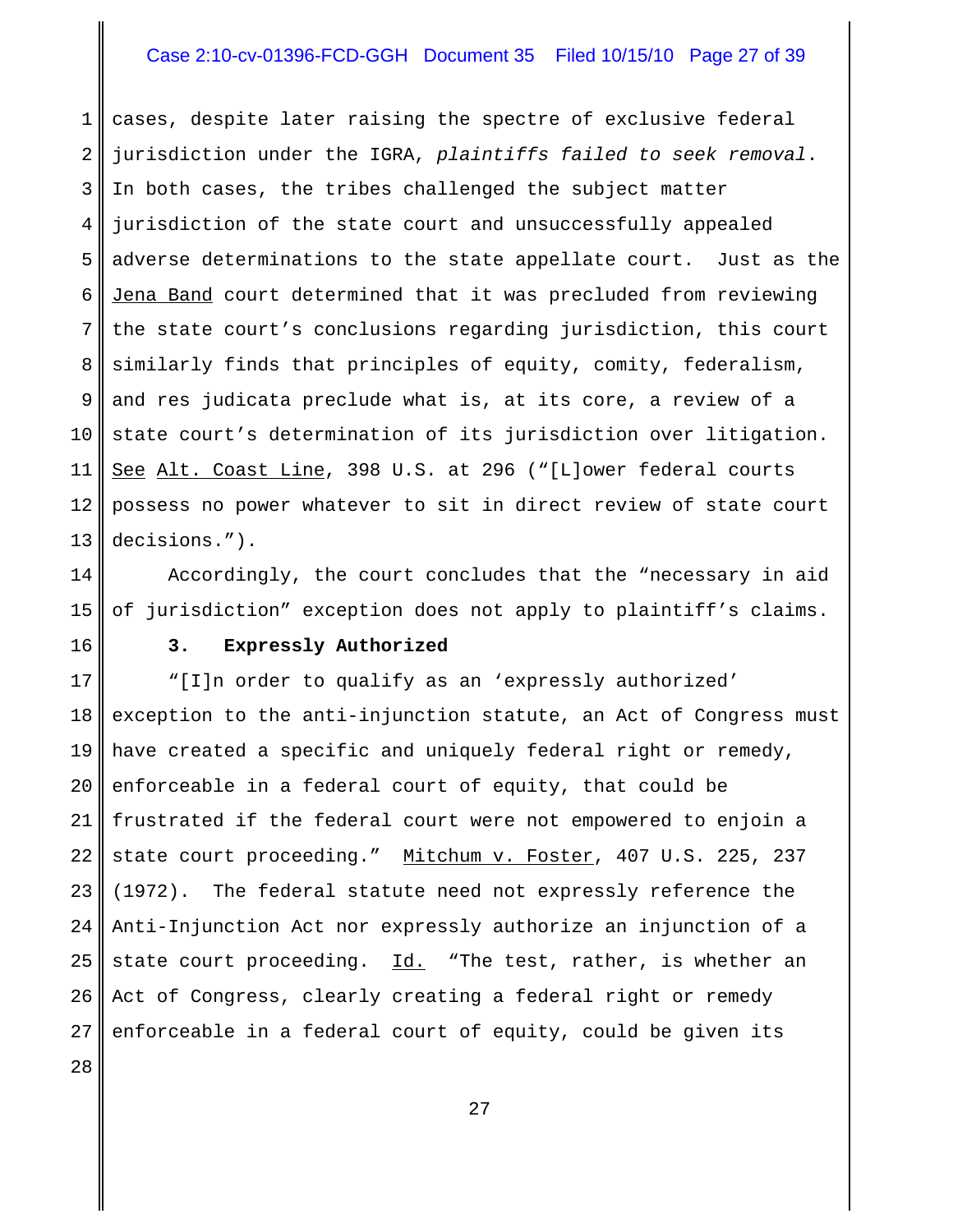1 2 intended scope *only* by the stay of a state court proceeding." Id. at 238 (emphasis added).

3 4 5 6 7 8 9 10 11 12 Plaintiff contends that the unique relationship between Indian tribes and the United States and the preservation of exclusive federal jurisdiction over Indian gaming supports a federal injunction against the state court proceedings. Specifically, plaintiff asserts that the Anti-Injunction Act does not bar an Indian tribe from seeking an injunction authorized by 28 U.S.C. § 1362 because the United States, pursuant to its trust relationship with the Tribe, could sue to invalidate unapproved management contracts and obtain such an injunction. (Pl.'s Reply at 7.)

13 14 15 16 17 18 19 20 21 22 23 24 25 26 27 28 Section 1362 provides, "The district courts shall have original jurisdiction of all civil actions, brought by any Indian tribe or band with a governing body duly recognized by the Secretary of the Interior, wherein the matter in controversy arises under the Constitution, laws, or treaties of the United States." The Supreme Court has interpreted this section as allowing an Indian tribe to bring claims that the United States could have brought as trustee for a tribe, such as challenges to state taxation of Indian tribes or actions to determine real property rights. Moe v. Confederated Salish and Kootenai Tribes of Flathead Reservation, 425 U.S. 463, 473-74 (1976) (state taxation); Arizona v. San Carlos Apache Tribe of Arizona, 463 U.S. 545, 566-67 (1983) (water rights); see Aqua Caliente Band of Cahuilla Indians v. Hardin, 223 F.3d 1041 (9th Cir. 2000) (state taxation); Fort Mojave Tribe v. Lafollette, 478 F.2d 1016, 1018 (9th Cir. 1983) (quiet title). As such, there is federal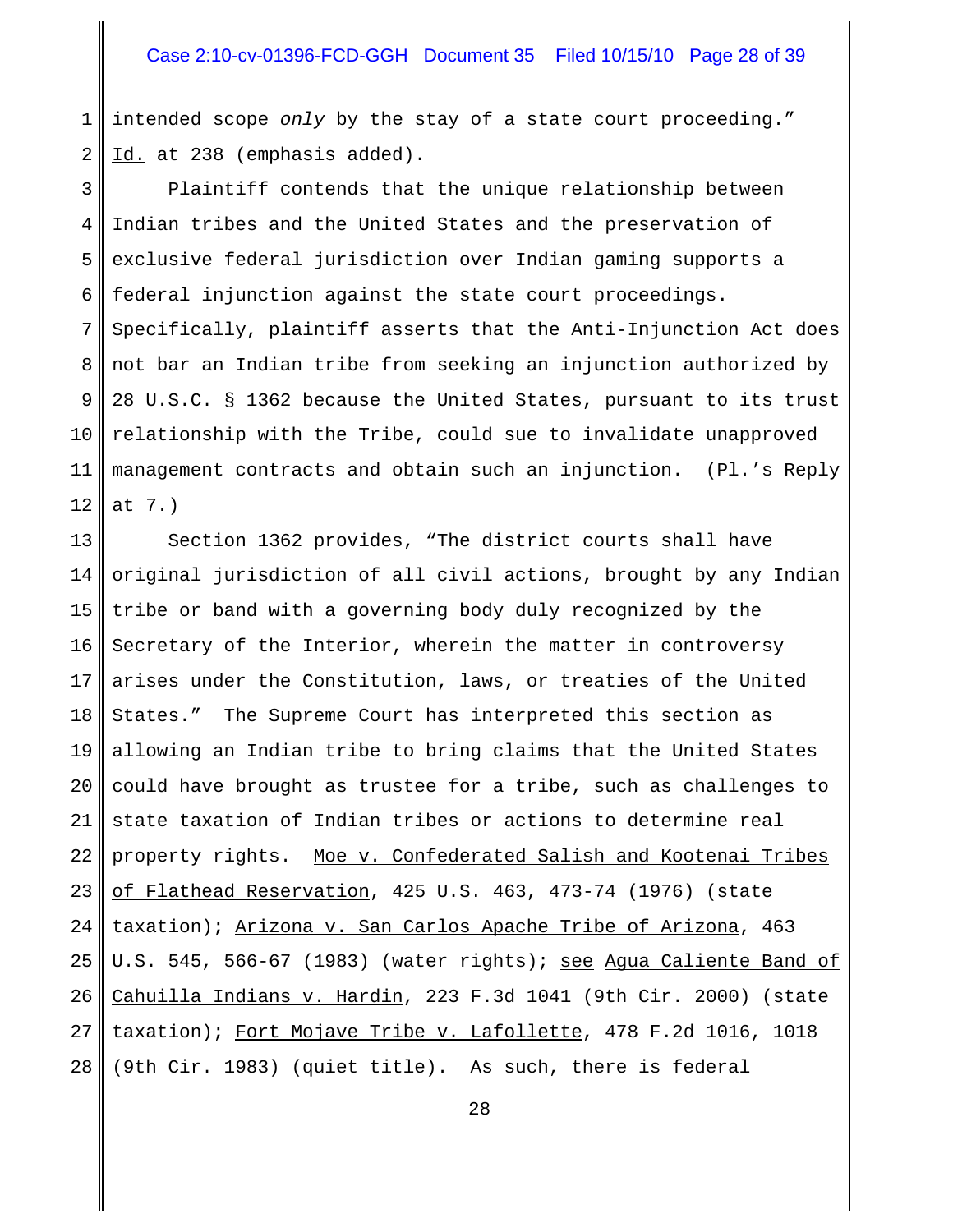#### Case 2:10-cv-01396-FCD-GGH Document 35 Filed 10/15/10 Page 29 of 39

1 2 3 4 5 6 7 8 9 10 11 12 jurisdiction under § 1362 "whenever a covered Indian tribe is suing to protect federally derived property rights and the United States has declined to sue on behalf of the [Indian tribe]." 13D Wright, Miller, Kane, Amar, Federal Practice & Procedure: Jurisdiction & Related Matters § 3579 (3d ed. 2010). If an Indian tribe is standing in the shoes of the United States under § 1362, it is not barred from seeking an injunction to the extent the United States would not be barred from seeking an injunction. Moe, 425 U.S. at 474-75. The Supreme Court has held that the Anti-Injunction Act does not apply where the United States is the party seeking injunctive relief. Leiter Minerals, Inc. v. United States, 352 U.S. 220, 226 (1957).

13 14 15 16 17 18 19 20 21 22 However, § 1362 "does not grant jurisdiction to every suit by a tribe where the United States could bring an action on behalf of the tribe under 28 U.S.C. § 175. Thus a simple contract dispute, raising no federal question is not within the statute." 13D Wright, Federal Practice & Procedure: Jurisdiction & Related Matters § 3579; see Gila River Indian Community v. Henningson, Durham & Richardson, 626 F.2d 708, 714 (9th Cir. 1980) (holding that § 1362 did not apply because "[t]here is nothing in the present case which suggests that the action is anything more than a simple breach of contract case").

23 24 25 26 27 28 Courts have noted that not every contract between a tribe and non-Indian contractor is subject to the IGRA. Am. Vantage Co. v. Table Mountain Rancheria, 103 Cal. App. 4th 590, 597 (2002) (citing Iowa Mgmt. & Consultants v. Sac & Fox Tribe, 207 F.3d 488, 489 (8th Cir. 2000); Calumet Gaming Group-Kansas v. Kickapoo Tribe, 987 F. Supp. 1321, 1325 (D. Kan. 1997)).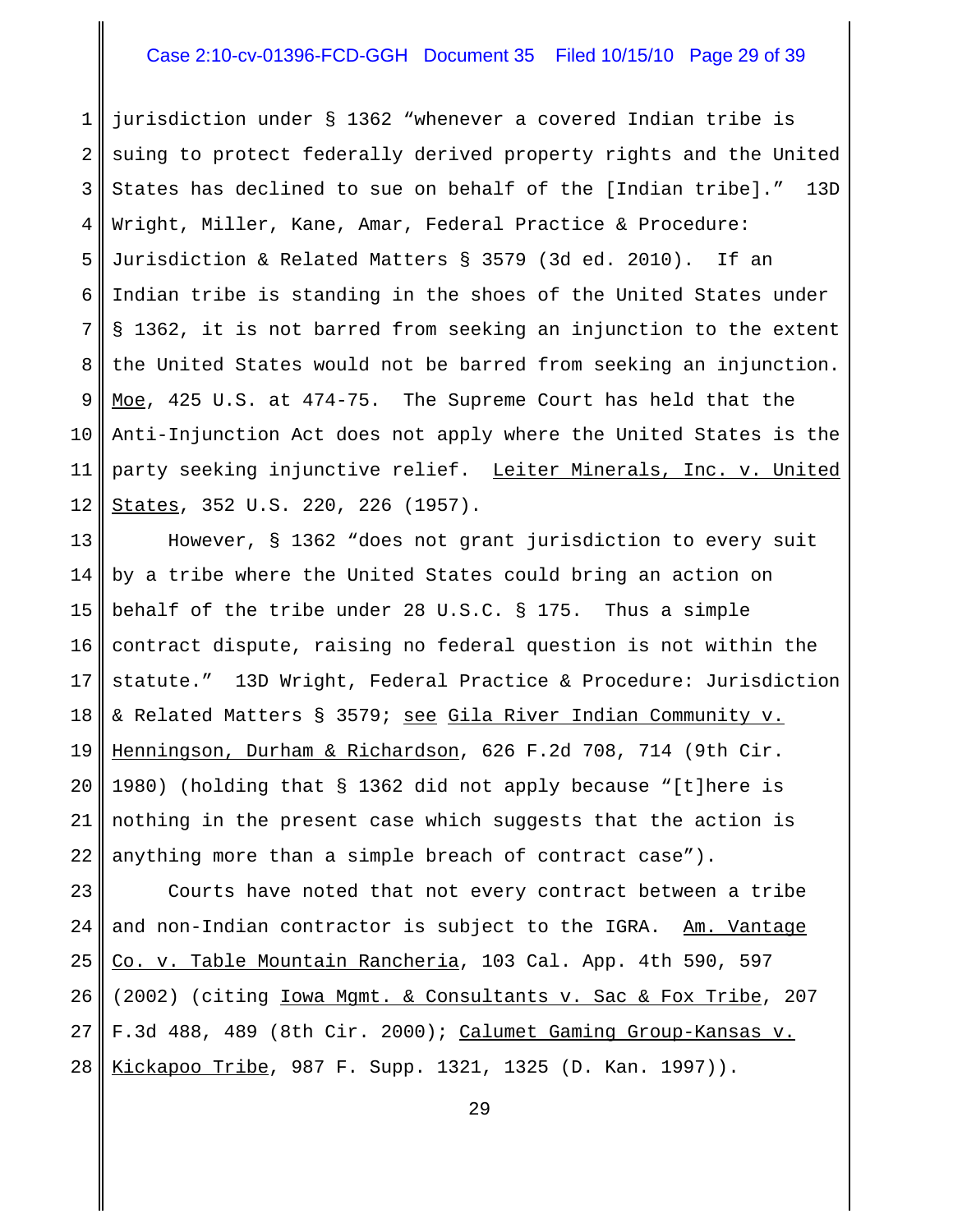# Case 2:10-cv-01396-FCD-GGH Document 35 Filed 10/15/10 Page 30 of 39

1 2 3 4 5 "Rather, IGRA regulation of contracts is limited to management contracts and collateral agreements to management contracts." Id. (citing 25 U.S.C. § 2711). If a contract is not construed by the NIGC to be a management contract, the contract falls outside of the preemptive effect of the IGRA. Id.

6 7 8 9 10 11 12 13 14 15 16 17 18 19 20 21 22 Further, if a contract is *void* because it is a management contract that has not been authorized pursuant to the statutory requirements of the IGRA, the breach of such an unauthorized contract does not implicate the IGRA. Rumsey Indian Rancheria of Wintun Indians of Cal. v. Dickstein, No. 2:07-cv-2412, 2008 WL 648451, at \*4 (E.D. Cal. Mar. 5, 2008). Specifically, if agreements "are ultimately construed as *void* management contracts, they would be found to have never been valid contracts, and 'only an *attempt* at forming . . . management contracts. If that is the case, then [the] suit in no way interferes with the regulation of a management contract because none ever existed.'" Id. (quoting Gallegos v. San Juan Pueblo Bus. Dev. Bd., Inc., 955 F. Supp. 1348, 1350 (D.N.M. 1997)) (emphasis added). "It is a stretch to say that Congress intended to preempt state law when there is no management contract for a federal court to interpret . . . ." Casino Res. Corp. v. Harrah's Entm't, Inc., 243 F.3d 435, 439 (8th Cir. 2001).

23 24 25 26 27 In this case, § 1362 does not apply because, under either party's interpretation of the validity of the Agreements, the litigation is based on a contract dispute that fails to raise a federal question. To the extent defendant Sharp Image asserts that the Agreements are not management contracts or that the time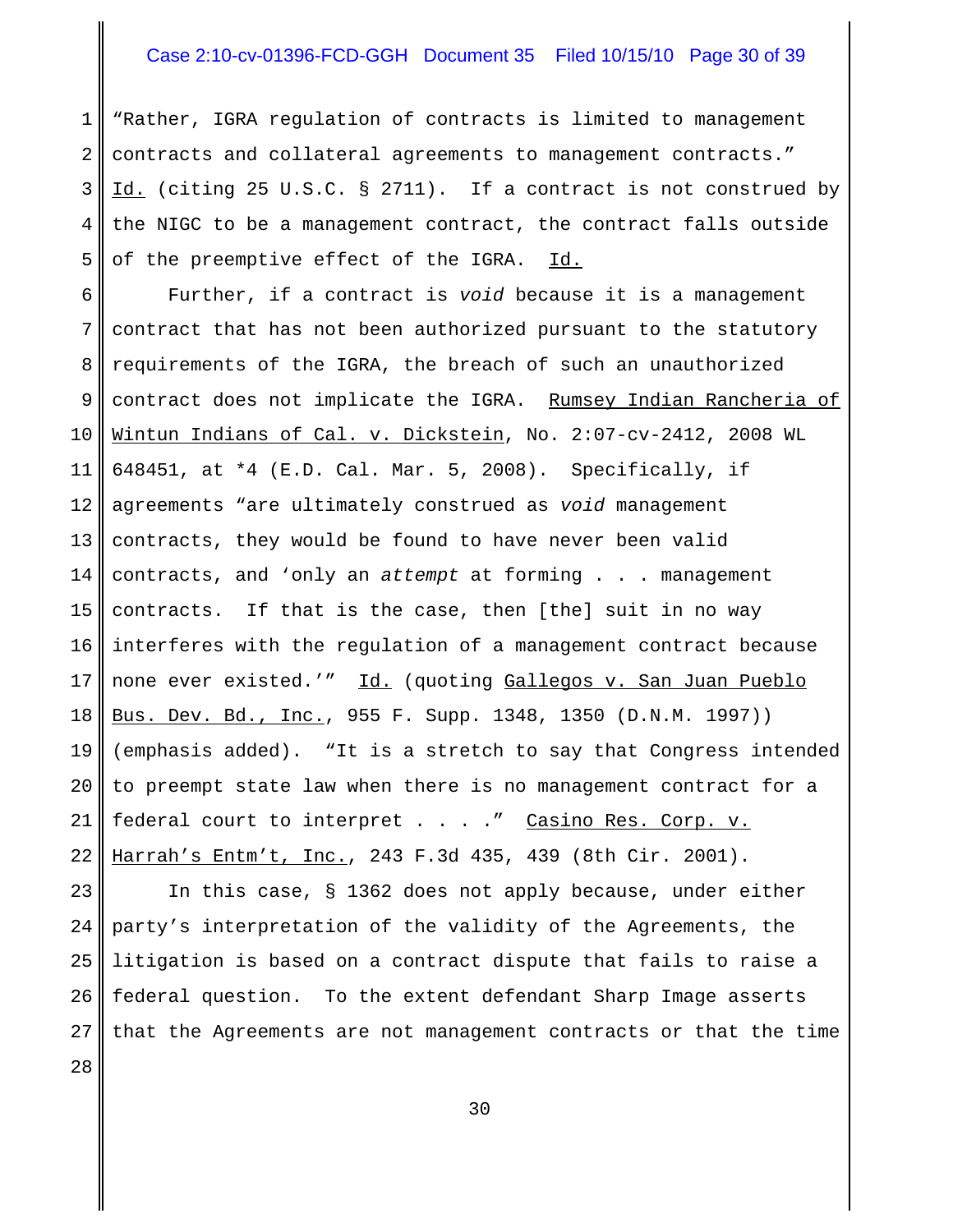## Case 2:10-cv-01396-FCD-GGH Document 35 Filed 10/15/10 Page 31 of 39

1 2 3 4 5 6 7 8 to challenge the contracts as management contracts has passed,  $15$ the IGRA is not implicated. See Am. Vantage Co., 103 Cal. App. 4th at 597. Alternatively, to the extent plaintiff Shingle Springs asserts that the GMA and ELA are *void* as unapproved management contracts, the IGRA is also not implicated. Rumsey Indian Rancheria, 2008 WL 648451, at \*4. As such, neither plaintiff's nor defendant's theory of the case raises a federal question.

9 10 11 12 13 14 15 16 17 18 Plaintiff contends that § 1362 nevertheless applies because the Tribe raises a federal question arising out of its request for review of the NIGC determination under the APA.<sup>16</sup> Plaintiff, however, fails to cite any case where § 1362 has been applied to a Tribe seeking review of a *favorable* agency decision (which effectively divests a federal court of jurisdiction over the underlying matter).<sup>17</sup> Cf. Mescatlero Apach Tribe v. Rhoades, 775 F. Supp. 1484, 1493 (D.N.M. 1990) ("[Section] 1362 specifically will not bar a claim for equitable relief from *adverse* agency or government action.") (emphasis added). Indeed, the APA mandates

<sup>20</sup> 21 22 23 <sup>15</sup> The Superior Court concluded that the NIGC did not have jurisdiction to review the GMA and ELA because those contracts had been terminated or cancelled prior to review. The Superior Court also concluded that the NIGC did not comport with time limitations for review set forth in federal statutes and regulations.

<sup>24</sup> 25 16 At oral argument, plaintiff's counsel asserted that its claims were based upon the exclusive jurisdiction provided by the APA, not § 3162. However, the APA, alone, does not constitute an exception to the Anti-Injunction Act.

<sup>26</sup> 27 28  $17$  AT&T, relied upon by plaintiff, is distinguishable. AT&T involved management contracts *approved* by the NIGC and thus, regulated by the IGRA. Conversely, in this case, the NIGC concluded that the GMA and ELA were *unapproved* management contracts, and thus, outside the purview of the IGRA.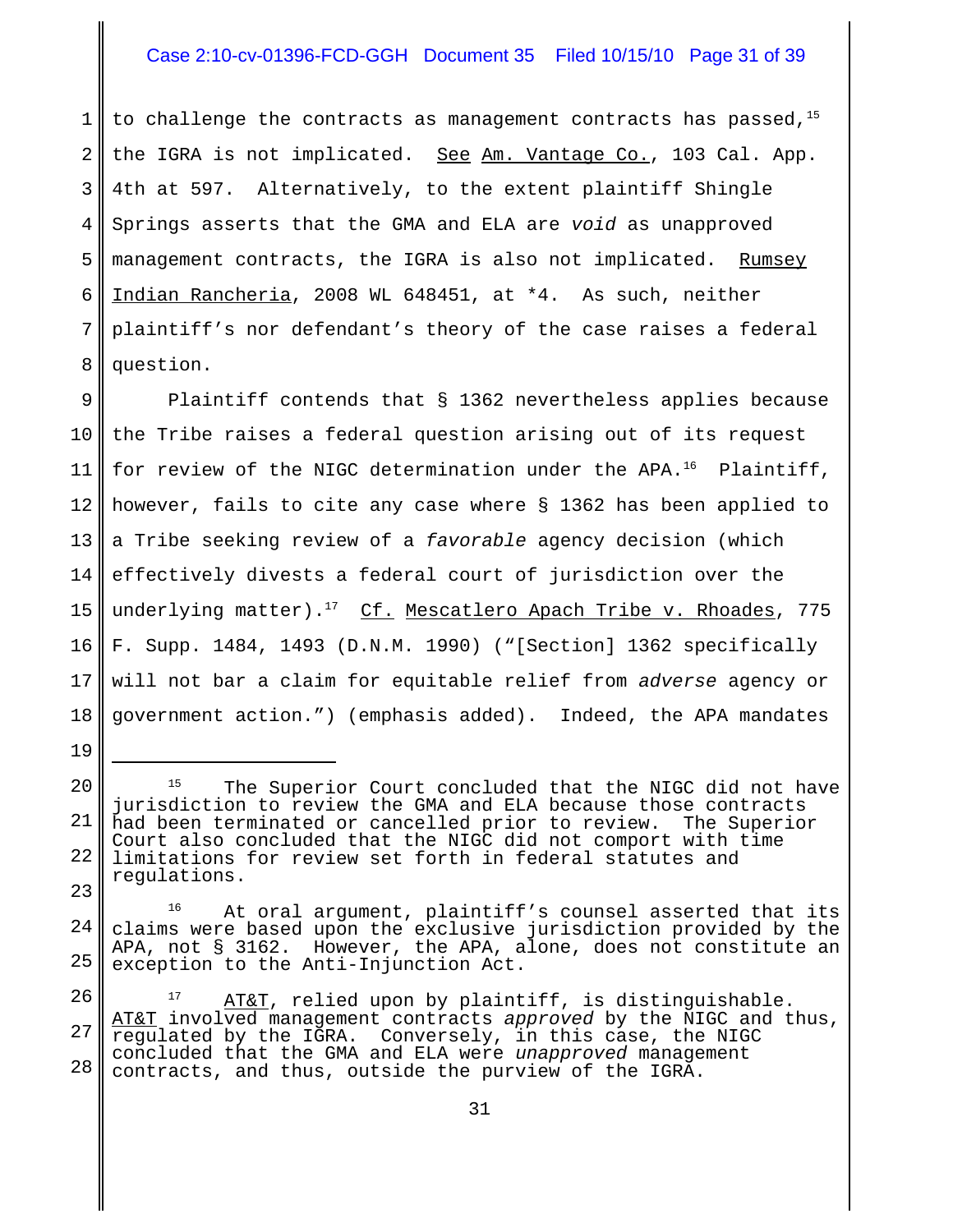#### Case 2:10-cv-01396-FCD-GGH Document 35 Filed 10/15/10 Page 32 of 39

1 2 3 4 5 6 7 8 9 10 11 that a court "compel agency action unlawfully withheld or unreasonably delayed" and "set aside agency action" that the court concludes is unlawful. 5 U.S.C. § 706. In the instant action, plaintiff does not seek a determination that the NIGC's action was unlawful, but rather an *affirmance* from this court that the NIGC action was lawful. The only basis for a live controversy lies in the Superior Court's refusal to give deference to the NIGC's determination and plaintiff's request that this court reverse that refusal. As such, plaintiff's unique APA claim is wholly enveloped by the state breach of contract claim, which simply fails to raise a federal question.

12 13 14 15 16 17 18 19 20 21 22 23 24 25 26 At its core, plaintiff's APA argument repackages the preemption argument the Tribe advanced under the "necessary in aid of jurisdiction" exception. Specifically, plaintiff asserts that federal courts have exclusive jurisdiction to review decisions of the NIGC under the APA, and thus, the Superior Court's decision denying the Tribe's Motion to Dismiss/Quash on preemption grounds was in error. In the absence of timely removal to federal court, the appropriate procedure for review is through the state court appellate system and potentially to the United States Supreme Court; a federal district court has no authority to review. The court declines to strain interpretations of § 1362 and the APA to allow the Tribe to do under one exception that which it could not under the other. See Atl. Coast Line, 398 U.S. at 287 ("[T]he exceptions should not be enlarged by loose statutory construction.").

27 28 Accordingly, the court concludes that the "expressly authorized" exception does not apply to plaintiff's claims.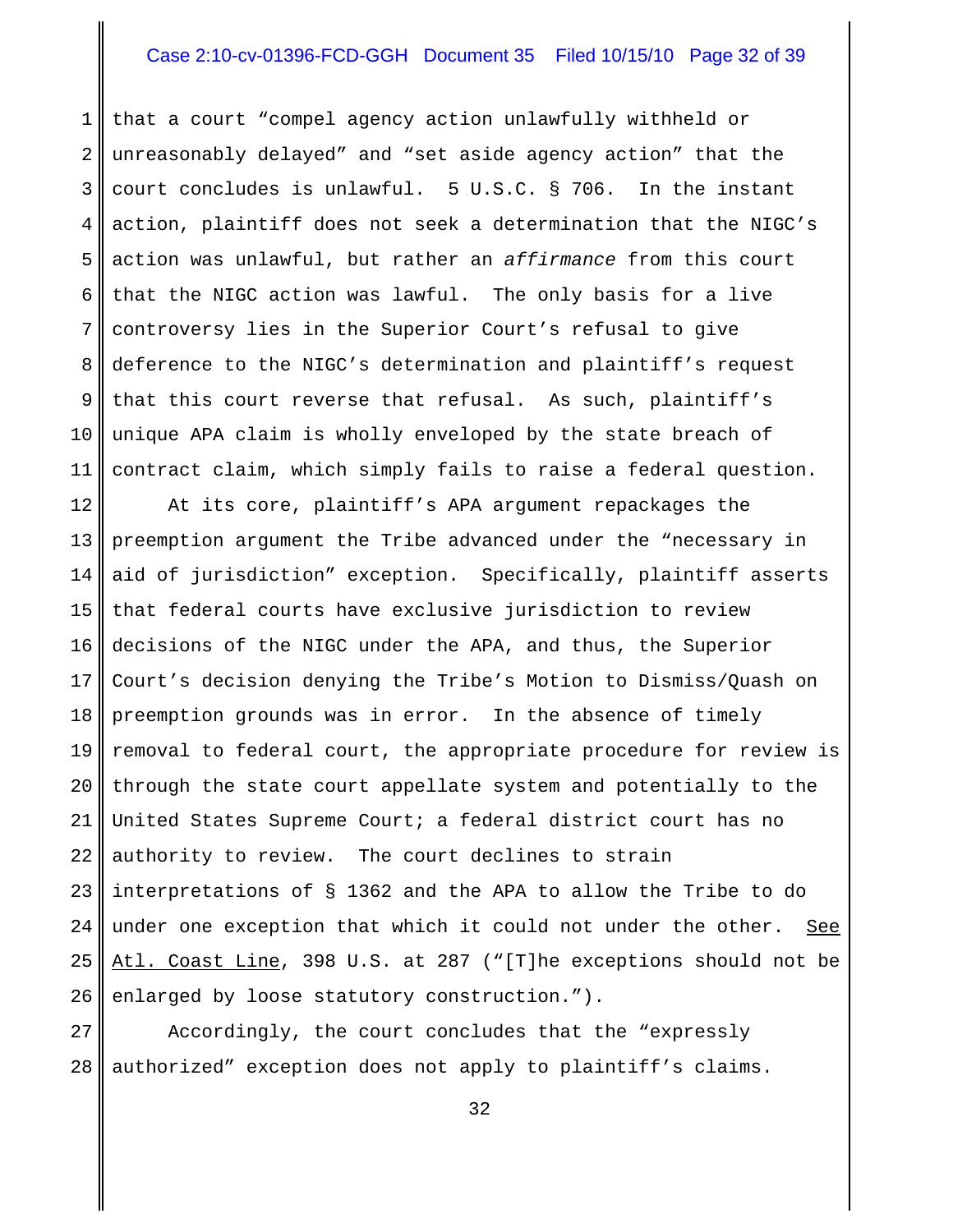#### 1 **B. Younger Abstention**

21

2 3 4 5 6 7 Alternatively, defendant Sharp Image opposes plaintiff's motion for partial summary judgment on the basis that it should be dismissed pursuant to the prudential abstention doctrine set forth in Younger v. Harris, 401 U.S. 37, 43  $(1971)$ .<sup>18</sup> Plaintiff asserts that Younger abstention does not apply because the Superior Court has acted beyond its authority.<sup>19</sup>

8 9 10 11 12 13 14 15 16 17 18 19 20 "Since the beginning of this country's history Congress has, subject to few exceptions, manifested a desire to permit state courts to try state cases free from interference by federal courts." Younger v. Harris, 401 U.S. 37, 43 (1971). This desire is premised upon the fundamental and vital role of comity in the formation of this country's government and "perhaps for lack of a better and clearer way to describe it, is referred to by many as 'Our Federalism.'" Id. at 44. Our Federalism demonstrates "a proper respect for state functions, a recognition of the fact that the entire country is made up of a Union of separate state governments, and a continuance of the belief that the National Government will fare best if the States and their institutions are left free to perform their separate functions in separate

<sup>22</sup> 23 <sup>18</sup> While, as set forth *supra*, the court concludes that the Anti-Injunction Act precludes plaintiff's claims, for the sake of completeness, the court also addresses defendant's arguments under Younger.

<sup>24</sup> 25 26 27 28 <sup>19</sup> Plaintiff also argues that Younger abstention does not apply because it is not seeking to enjoin all state court proceedings. However, as set forth *supra*, in the court's discussion of the applicability of the Anti-Injunction Act, plaintiff's requested injunctive and declaratory relief would have the practical effect of enjoining most, if not all, of Sharp Image's claims in the Superior Court. See Dubinka, 23 F.3d at 223 (holding that Younger abstention has not been limited to injunctions that apply to entire proceedings).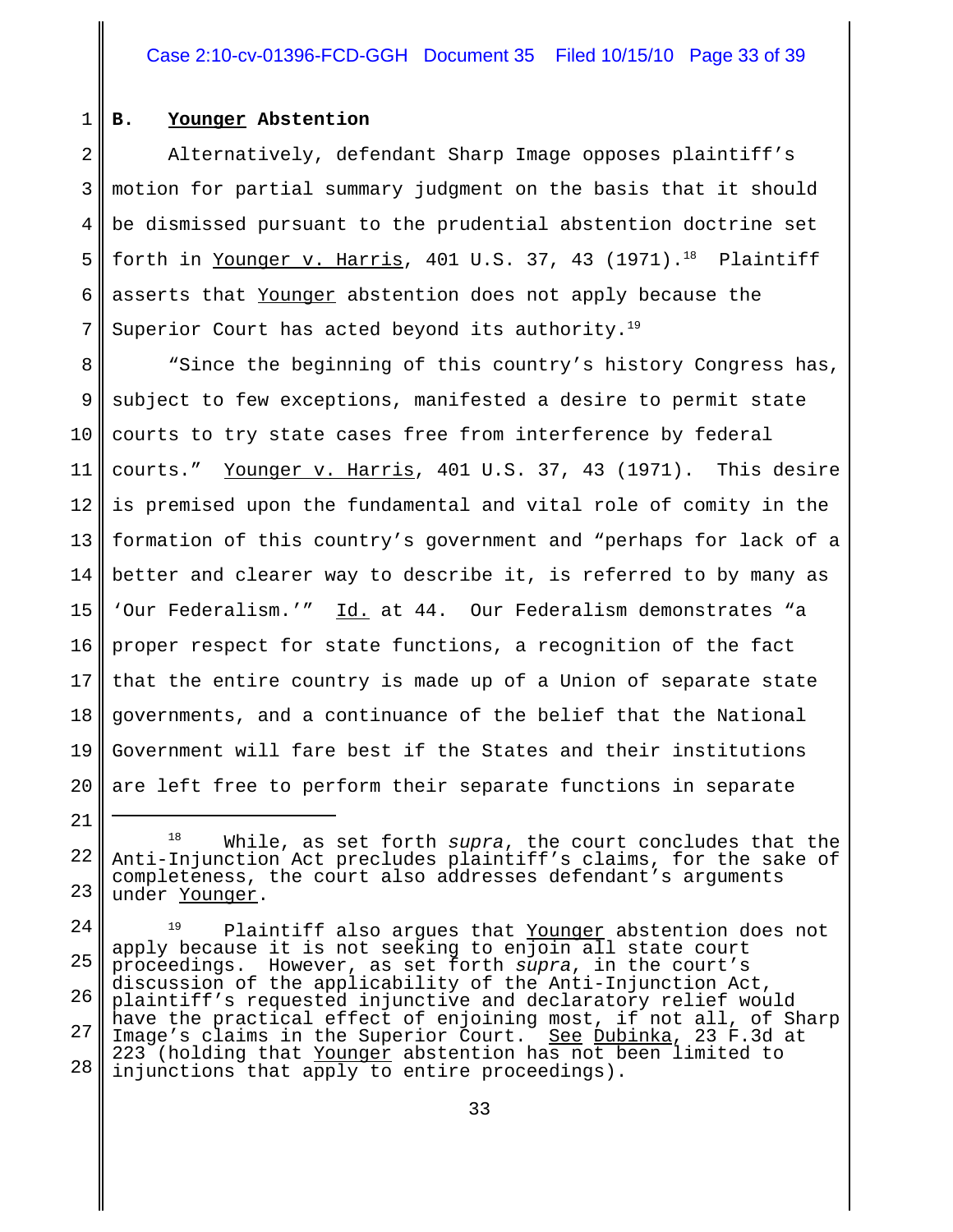#### Case 2:10-cv-01396-FCD-GGH Document 35 Filed 10/15/10 Page 34 of 39

1 2 3 4 5 6 7 ways." Id. It represents "a system in which there is sensitivity to the legitimate interests of both State and National Governments, and in which the National Government, anxious though it may be to vindicate and protect federal rights and federal interests, always endeavors to do so in ways that will not unduly interfere with the legitimate activities of the States." Id.

8 9 10 11 12 13 14 15 16 17 18 19 20 21 22 23 Generally, the Supreme Court's decision in Younger and its progeny direct federal courts to abstain from granting injunctive or declaratory relief that would interfere with pending state judicial proceedings. Younger v. Harris, 401 U.S. 37, 40-41 (1971); Samuels v. Mackell, 401 U.S. 66, 73 (1971) (holding that "where an injunction would be impermissible under these principles, declaratory relief should ordinarily be denied as well"). The Younger doctrine "reflects a strong policy against federal intervention in state judicial processes in the absence of great and immediate injury to the federal plaintiff." Moore v. Sims, 442 U.S. 415, 423 (1979). When federal courts disrupt a state court's opportunity to "intelligently mediate federal constitutional concerns and state interests" and interject themselves into such disputes, "they prevent the informed evolution of state policy by state tribunals." Moore, 442 U.S. at 429-30.

24 25 26 27 28 While the doctrine was first articulated in the context of pending state criminal proceedings, the Supreme Court has applied it to civil proceedings in which important state interests are involved. Id.; see Huffman v. Pursue, Ltd., 420 U.S. 592 (1975). "The seriousness of federal judicial interference with state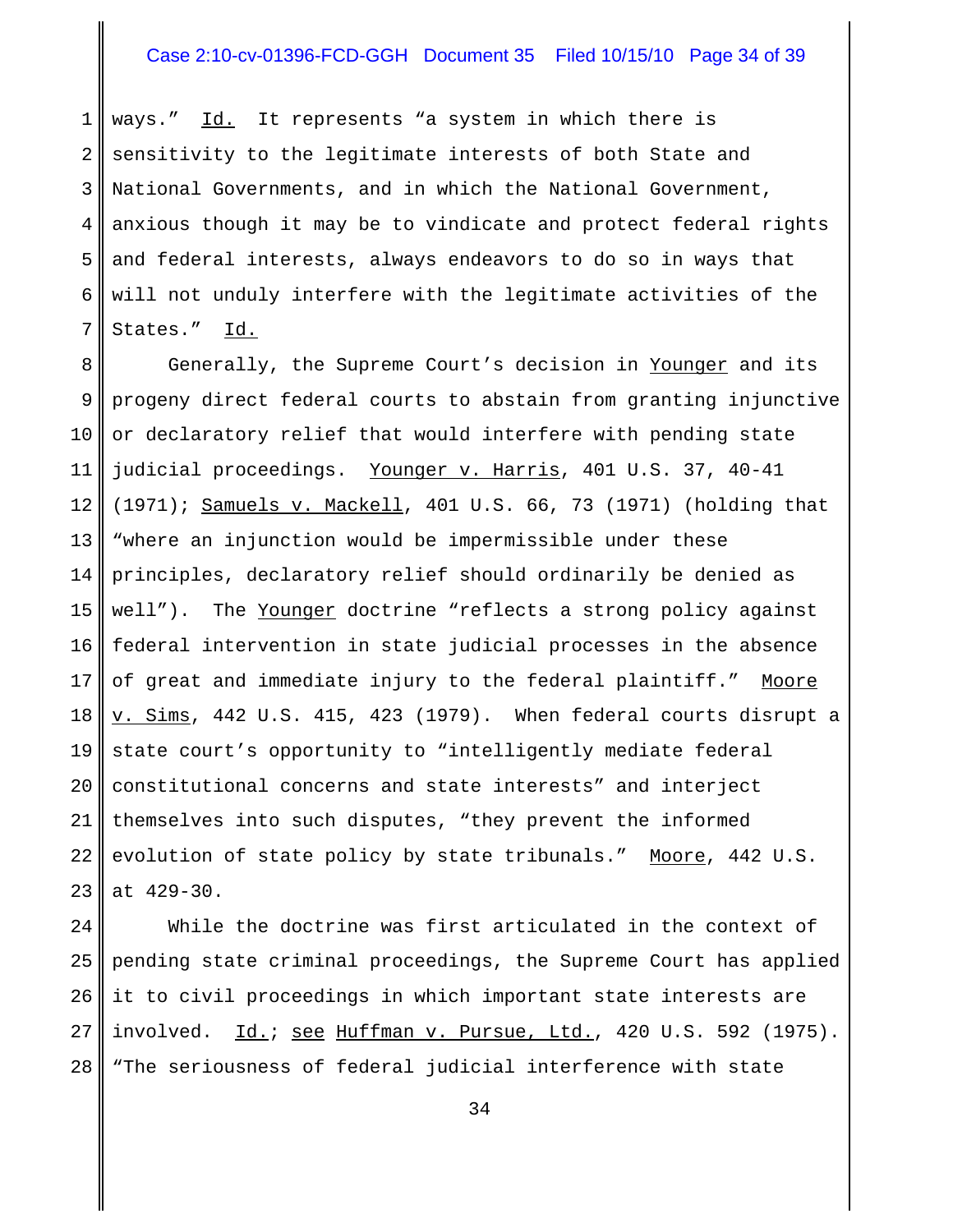#### Case 2:10-cv-01396-FCD-GGH Document 35 Filed 10/15/10 Page 35 of 39

1 2 3 4 5 civil functions has long been recognized by the Court. [It has] consistently required that when federal courts are confronted with requests for such relief, they should abide by standards of restraint that go well beyond those of private equity jurisprudence." Huffman, 420 U.S. at 603.

6 7 8 9 10 11 12 13 14 15 16 17 18 19 20 21 22 Therefore, in the absence of "extraordinary circumstances," abstention in favor of state judicial proceedings is required if the state proceedings (1) are ongoing, (2) implicate important state interests, and (3) provide the plaintiff an adequate opportunity to litigate federal claims. See Middlesex County Ethics Comm. v. Garden State Bar Ass'n, 457 U.S. 423, 432 (1982); see San Jose Silicon Valley Chamber of Commerce Political Action Comm. v. City of San Jose, 546 F.3d 1087, 1092 (9th Cir. 2008) (noting that where these standards are met, a district court "may not exercise jurisdiction" and that "there is no discretion in the district courts to do otherwise"). "Where Younger abstention is appropriate, a district court cannot refuse to abstain, retain jurisdiction over the action, and render a decision on the merits after the state proceedings have ended. To the contrary, Younger abstention requires *dismissal* of the federal action." Beltran v. State of Cal, 871 F.2d 777, 782 (9th Cir. 1988) (emphasis in original).

23

### **1. Interference with Ongoing State Proceedings**

24 25 26 27 28 Younger abstention is only implicated "when the relief sought in federal court would in some manner directly 'interfere' with ongoing state judicial proceedings." Green v. City of Tucson, 255 F.3d 1086, 1097 (9th Cir. 2001) (en banc) *receded from on other grounds by* Gilbertson v. Albright, 381 F.3d 965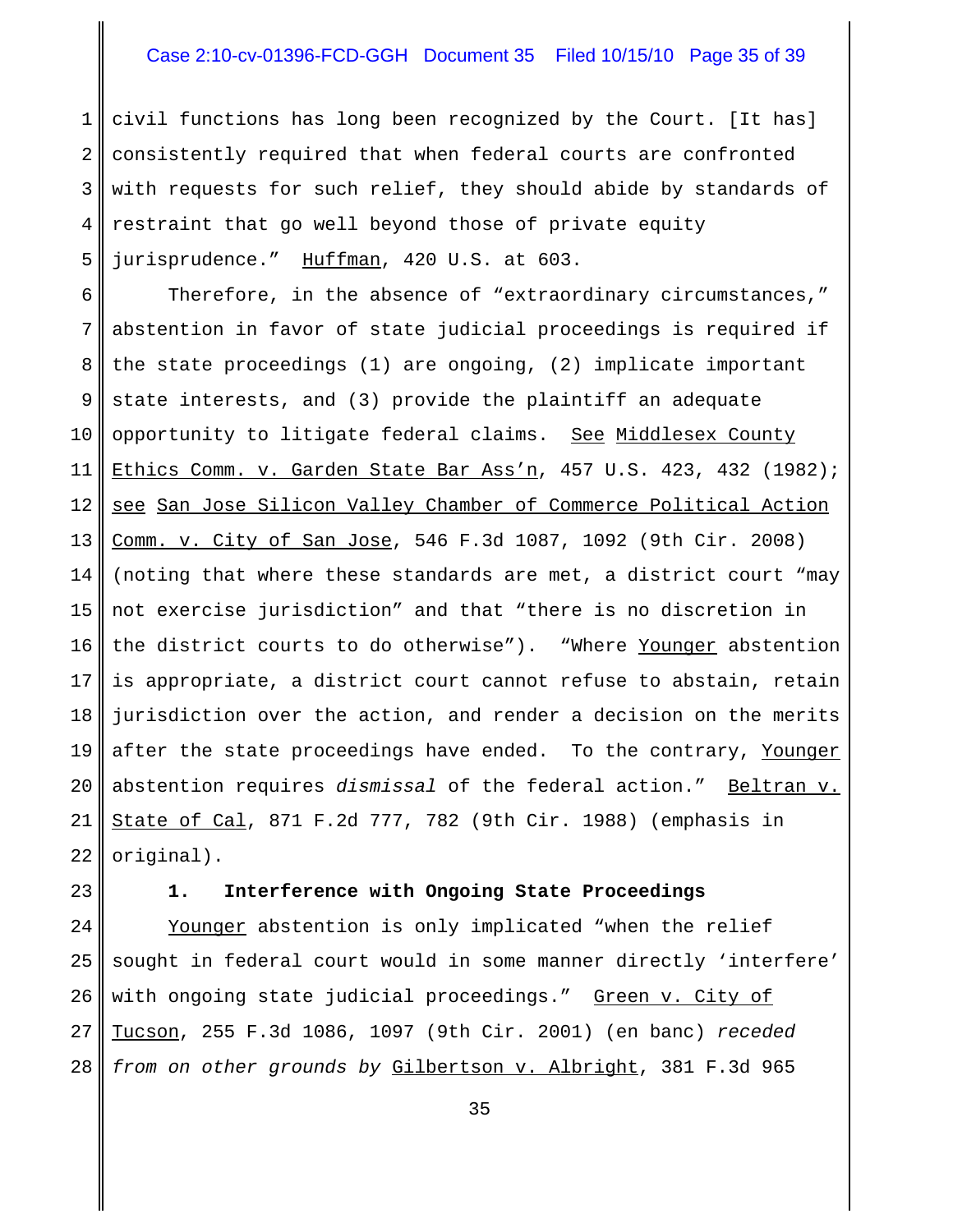#### Case 2:10-cv-01396-FCD-GGH Document 35 Filed 10/15/10 Page 36 of 39

1 2 3 4 5 6 7 8 9 (9th Cir. 2004). "The mere potential for conflict in the results of adjudications is not the kind of interference that merits federal court abstention." Id. (internal quotations and citation omitted). Rather, the system of dual sovereigns inherently contemplates the possibility of a "race to judgment." Id. Rather, the relevant question is whether the relief requested in federal court would "enjoin or 'have the practical effect of' enjoining the ongoing state court proceedings." AmerisourceBergen, 495 F.3d at 1152.

10 11 12 13 14 15 16 17 18 19 20 In this case, as set forth in Section A.1 in the court's discussion of the Applicability of the Anti-Injunction Act, all of plaintiff's claims and requested declaratory and injunctive relief, if granted, would have the effect of enjoining pending state court proceedings or reviewing issues already reached by the state court. The state court proceedings were initiated in March 2007, over three years before the complaint was filed in this case. Further, the requested injunctive relief would be impossible to enforce without violation of established principles of federalism and comity. Accordingly, the first element of Younger abstention is present in this case.

21

#### **2. Important State Interests**

22 23 24 25 26 27 28 The interpretation and application of state common law implicates important state interests. See R.R. Comm'n of Texas v. Pullman Co., 312 U.S. 496, 499-500 (1941) (noting that the "last word" on the interpretation of state law issues from that state's highest court); see also Tunica-Biloxi Tribe, 2005 WL 1902889, at \*3. Moreover, state courts are better qualified to interpret the state's own common law. Id.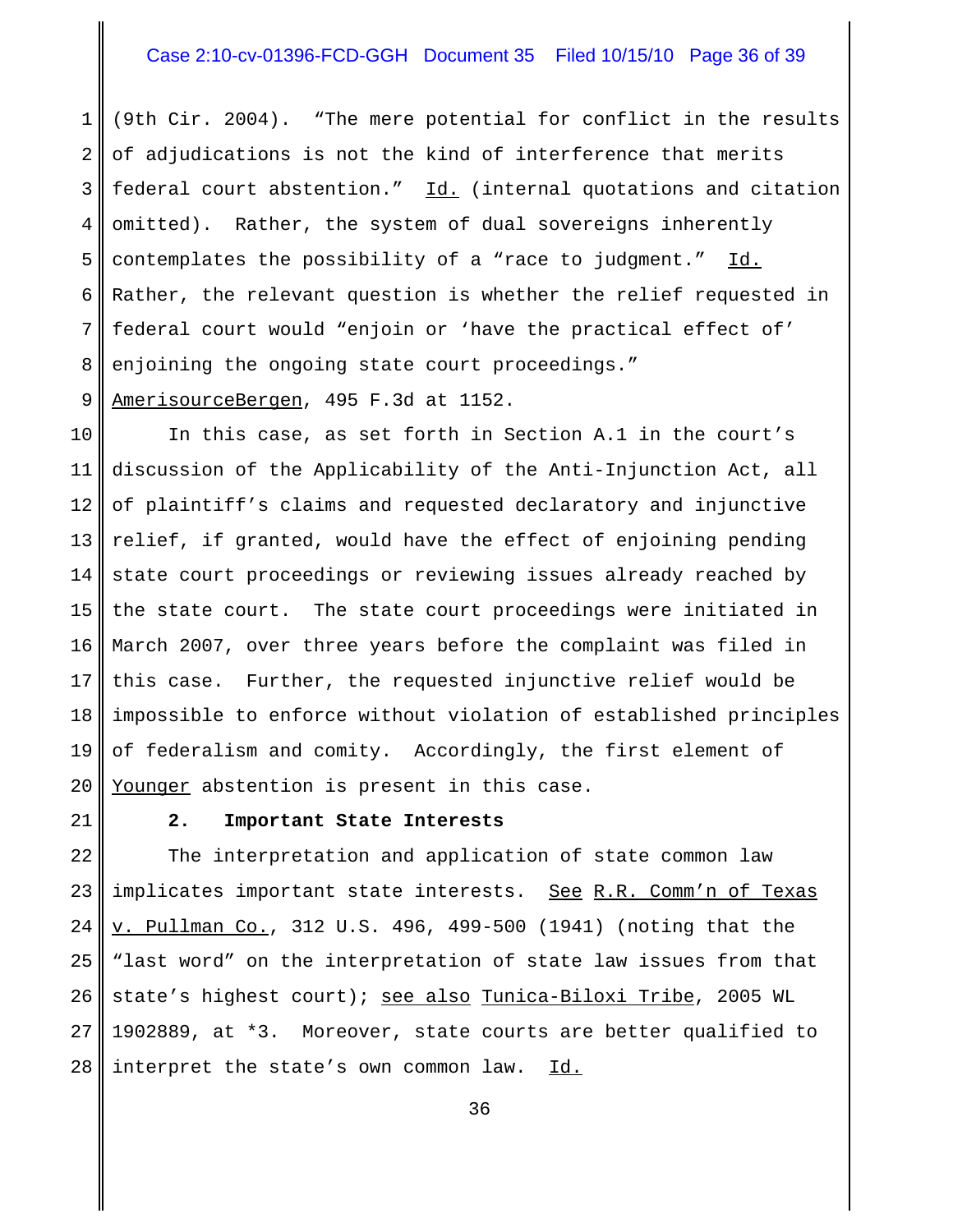#### Case 2:10-cv-01396-FCD-GGH Document 35 Filed 10/15/10 Page 37 of 39

1 2 3 4 5 6 7 8 9 10 In this case, the pending state actions involve, *inter alia*, common law breach of contract claims governed by California law. As such, California courts are best suited to determining the merits of these claims. See Tunica-Biloxi Tribe, 2005 WL 1902889, at \*3 (holding that the second prong of Younger was satisfied where the defendants had filed a breach of contract claim in California state court, but the plaintiff filed a case in federal court to enjoin such proceedings on the basis that the issues raised in state court were completely preempted under the IGRA).

11 12 13 14 15 16 17 18 19 20 21 22 23 24 25 26 27 Plaintiff's contention that important state interests are not implicated because it is "readily apparent" that the state court is exceeding its authority is without merit. See Sycuan Band, 54 F.3d at 541 (holding that the second Younger element was not satisfied because the state "can have no legitimate interest in intruding on the federal government's exclusive jurisdiction to prosecute"); Gartrell Const. Inc. v. Aubry, 940 F.2d 437, 441 (9th Cir. 1991) ("No significant state interest is served where the state law is preempted by federal law and that preemption is readily apparent."). Specifically, plaintiff's argument is unpersuasive because its assertion that defendant's state law claims are completely preempted is not "readily apparent." As set forth above, the IGRA is not implicated to the extent that a contract is not a "management contract" or to the extent that a contract is void as an unapproved management contract. See supra Part A.3. Further, despite plaintiff's assertion that preemption is clear, the Superior Court denied the Tribe's motion on this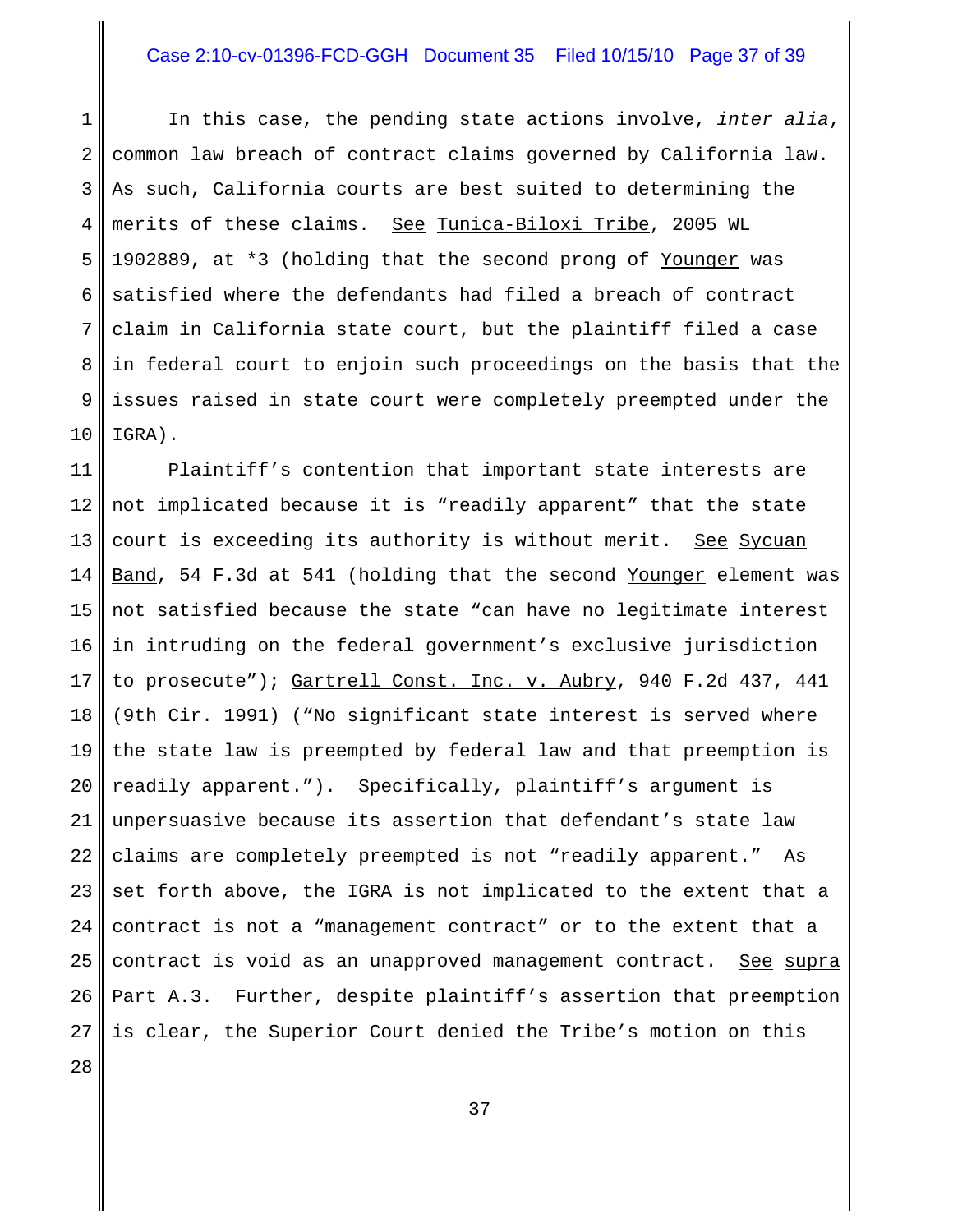# Case 2:10-cv-01396-FCD-GGH Document 35 Filed 10/15/10 Page 38 of 39

1 2 ground, and both the Court of Appeals and the California Supreme Court declined to reverse that decision.

3 4 Accordingly, the second element of Younger abstention is present in this case.

5

26

#### **3. Adequate Opportunity to Present Federal Claims**

6 7 8 9 10 11 12 "Minimal respect for state processes, of course, precludes any *presumption* that the state court will not safeguard federal constitutional rights." Middlesex County Ethics Comm., 457 U.S. at 431. Rather, a federal court "should assume that state procedures will afford an adequate remedy, in the absence of unambiguous authority to the contrary." Pennzoil Co. v. Texaco, Inc., 481 U.S. 1, 15 (1987).

13 14 15 16 17 18 19 20 21 22 23 In this case, plaintiff can, and did, raise preemption as a defense in the state court action. If plaintiff is dissatisfied with the Superior Court's action, it can, and did, appeal to the California Court of Appeals and the California Supreme Court. Ultimately, plaintiff can file a petition for review in the United States Supreme Court. See Tunica-Biloxi Tribe, 2005 WL 1902889, at \*3 (holding that the third Younger element was satisfied where the plaintiff Indian tribe could raise preemption as a defense in the state court, appeal through the state system, and ultimately file a petition for review with the United States Supreme Court).<sup>20</sup>

24 25 Accordingly, the third element of Younger abstention is met in this case.

<sup>27</sup> 28 <sup>20</sup> If plaintiff believed defendant Sharp Image's claims were completely preempted, it could have sought removal to the<br>appropriate federal district court. See id. appropriate federal district court.